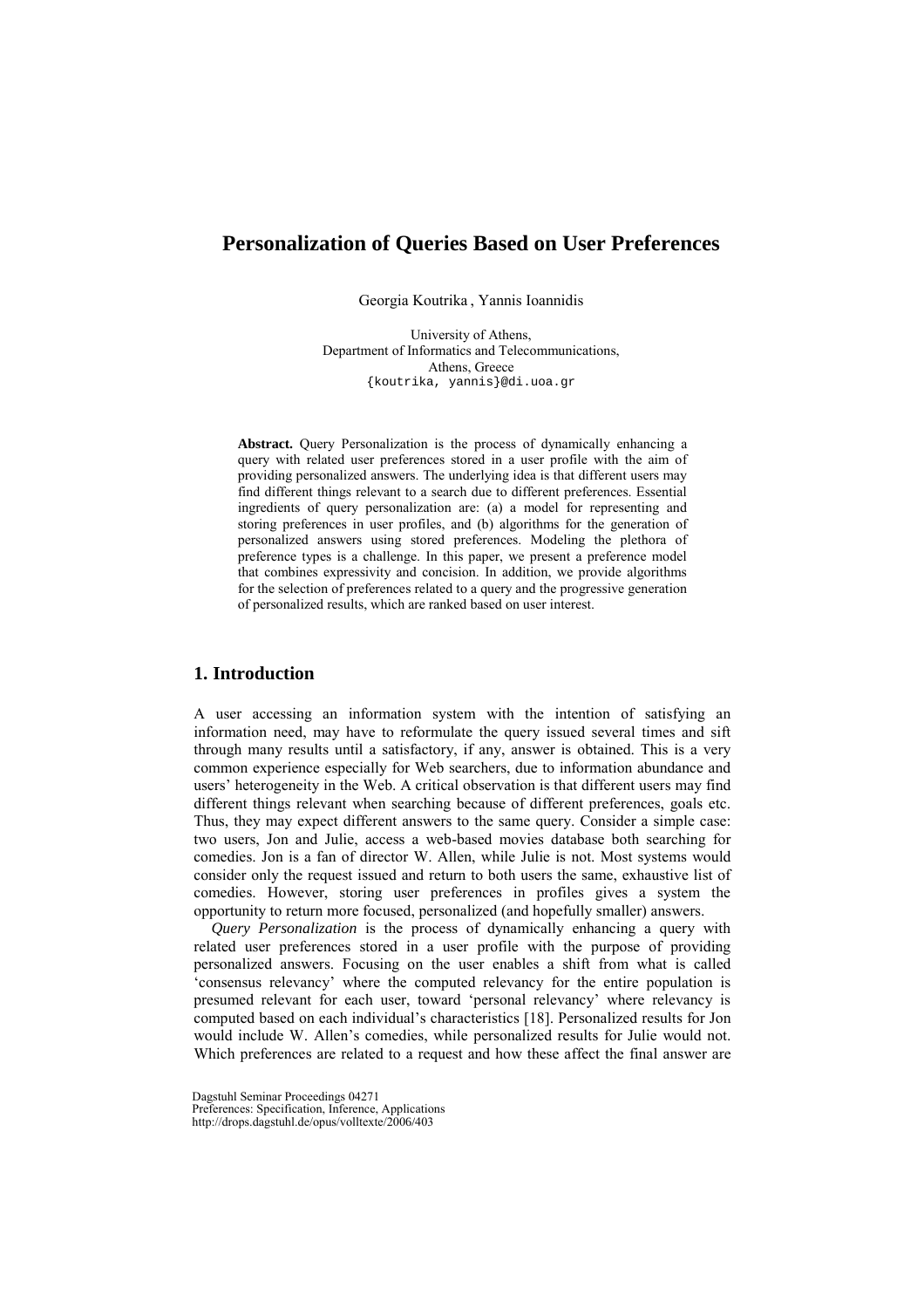dynamically determined based on the query, the profile and the personalization logic applied.

Query personalization approaches have recently attracted interest in both IR and Databases research communities [14, 18, 16]. We are concerned with query personalization in the context of databases. Essential ingredients of query personalization are *(a)* a model for storing preferences in user profiles, *(b)* a query personalization framework that specifies what kind of personalized answer is generated given a query and a user profile, and *(c)* query personalization algorithms.

We adopt the query personalization framework presented in our earlier work [14]. Based on that, given a query and a profile, a personalized answer is built by specifying the number K of top preferences from the user profile that should be considered, and the number  $L$  ( $L \leq K$ ) of those preferences that should at least be satisfied. Parameters  $K$  and  $L$  can be specified directly by the user or derived based on various criteria on the query context, such as user location, time, device, etc. Query personalization proceeds in two phases: (Preference Selection) Top K preferences are derived from the user profile. (Personalized Answer) These are combined with the query, and a personalized answer is returned satisfying (at least) L of the K preferences.

**Outline**. In this paper, we present the following:

- *A Preference Model*. We present a preference model that combines expressivity and concision. In particular, we model a set of dimensions along which several types of preferences may be formulated.
- *Preference Selection Algorithms*. We provide efficient algorithms for the selection of preferences related to a query according to various criteria. The notion of degree of criticality is introduced for ordering preferences and selecting the top K.
- *Generation of Personalized Answers*. A simple approach for generating personalized answers is to integrate the top K preferences into the query issued and construct a new one. This query is, then, executed by the underlying database system [14]. We see how this simple method may be adopted to the preference model described here and discuss its shortcomings. Then, we describe an algorithm for the progressive generation of personalized results, which are ranked based on the estimated user interest.
- *Ranking Functions*. Results may be ranked based on which preferences are satisfied or not. Several classes of ranking functions are described.
- *Experimental Results*. We have conducted experiments testing the efficiency of the proposed query personalization algorithms, the appropriateness of the ranking functions, and the effectiveness of personalized search. We will provide an overview of the experimental results in order to give insight so as to the appropriateness of ranking functions, and the effectiveness of personalized search.

### **2. Related Work**

*Preference* is a fundamental notion in applied mathematics [7], philosophy [8], AI [20], and databases [15]. However, only recently this area has attracted a broader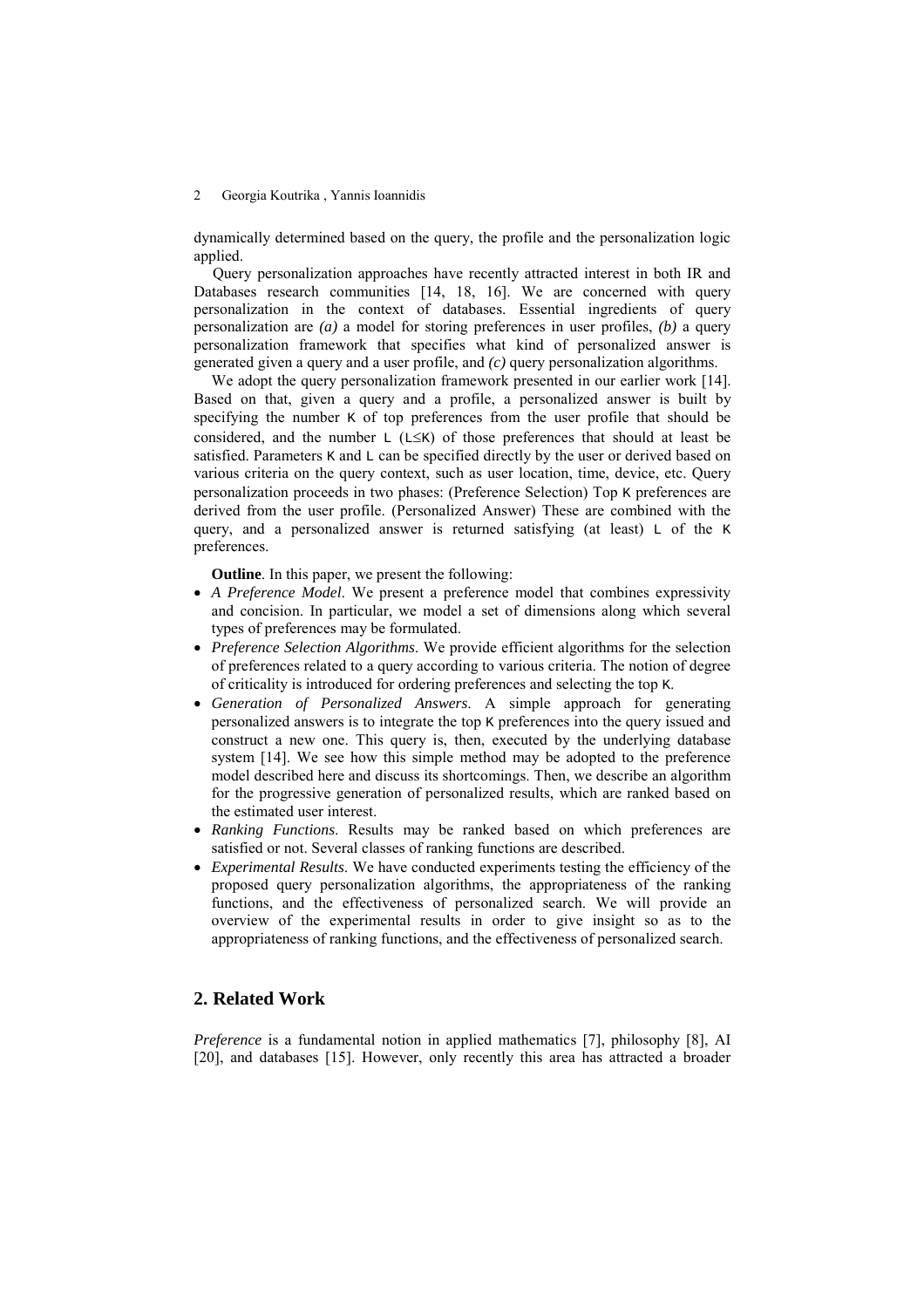interest in the database community. Two approaches have been pursued. In the *qualitative* approach, preferences between tuples in the answer to a query are specified using *preference relations*. Two frameworks have been proposed, in which preference relations are defined using logical formulas [5] or special preference constructors [12, 13]. Preference relations are embedded into relational query languages through a relational operator that selects from its input the set of the most preferred tuples (e.g., winnow [5], BMO [12, 13]). Skylines [3, 17] are special cases of these preference queries. In the *quantitative* approach, preferences in queries are specified using *scoring functions* that associate a numeric score with every tuple of the answer [1]. Several algorithms have been proposed for efficiently answering top-K queries, i.e. queries that retrieve the best  $K$  objects that minimize a specific function [4, 21, 9].

Our earlier model [14] associates degrees of interests (like scores) with preferences. Yet, there are substantial differences from the quantitative framework [1]. The latter does not capture preferences expressed on relationships between entities, e.g., '*I am very interested in the actors of a film*', and implicit preferences. In addition, it uses distance functions for tuple ranking; thus *top* tuples are those with the *smallest distance* from the target values. On the other hand, ranking functions [14] estimate the overall interest in a tuple with respect to a combination of preferences. *Top* tuples are those with the *highest interest* based on this function.

The model presented here has the aforementioned features of the earlier model, but is of greater expressive power. The earlier model represents only preferences of the kind '*I like actor W. Allen*' (exact positive presence preference), as opposed to the generalized that captures several types, such as '*I like films with duration around 2h*' (elastic preference), '*I do not like thrillers*' (negative preference), '*I like movies without violence*' (regarding absence of values).

Compared to our extended model, the quantitative framework [1] does not capture negative preferences and preferences for the absence of values. The qualitative frameworks [5, 13] do not capture preferences expressed on relationships between entities and implicit preferences. Besides, [13] defines specific preference constructors, thus not considering the possibility of having arbitrary constraints in preferences. [5] does not express negative preferences and preferences for the absence of values. Furthermore, preference relations provide an abstract, generic way to talk about priority, and importance. Thus, [5, 13] cannot capture different degrees of interest, such as '*I like comedies very much*', '*I like dramas a little*', and preference queries return most preferred tuples without distinguishing how better is one tuple compared to another. We capture such variations in priority and importance by associating preferences with degrees of interest. Query results are also ranked based on the degree of interest. Then, an application may use qualitative descriptors for preferences and desired results defined in terms of intervals of degrees of interest. E.g., a '*best*' descriptor could map to degrees between 0.9 and 1; then a user could ask for '*best*' matches. We do not, yet, support skylines, and conditional preferences.

All the above database approaches deal with the expression of preferences in queries. We focus on the representation of preferences in user profiles and query personalization algorithms. Although personalization is a very broad research area, and there are different approaches from information filtering and recommender systems [19, 11] to intelligent agents [2], query personalization approaches in IR [18,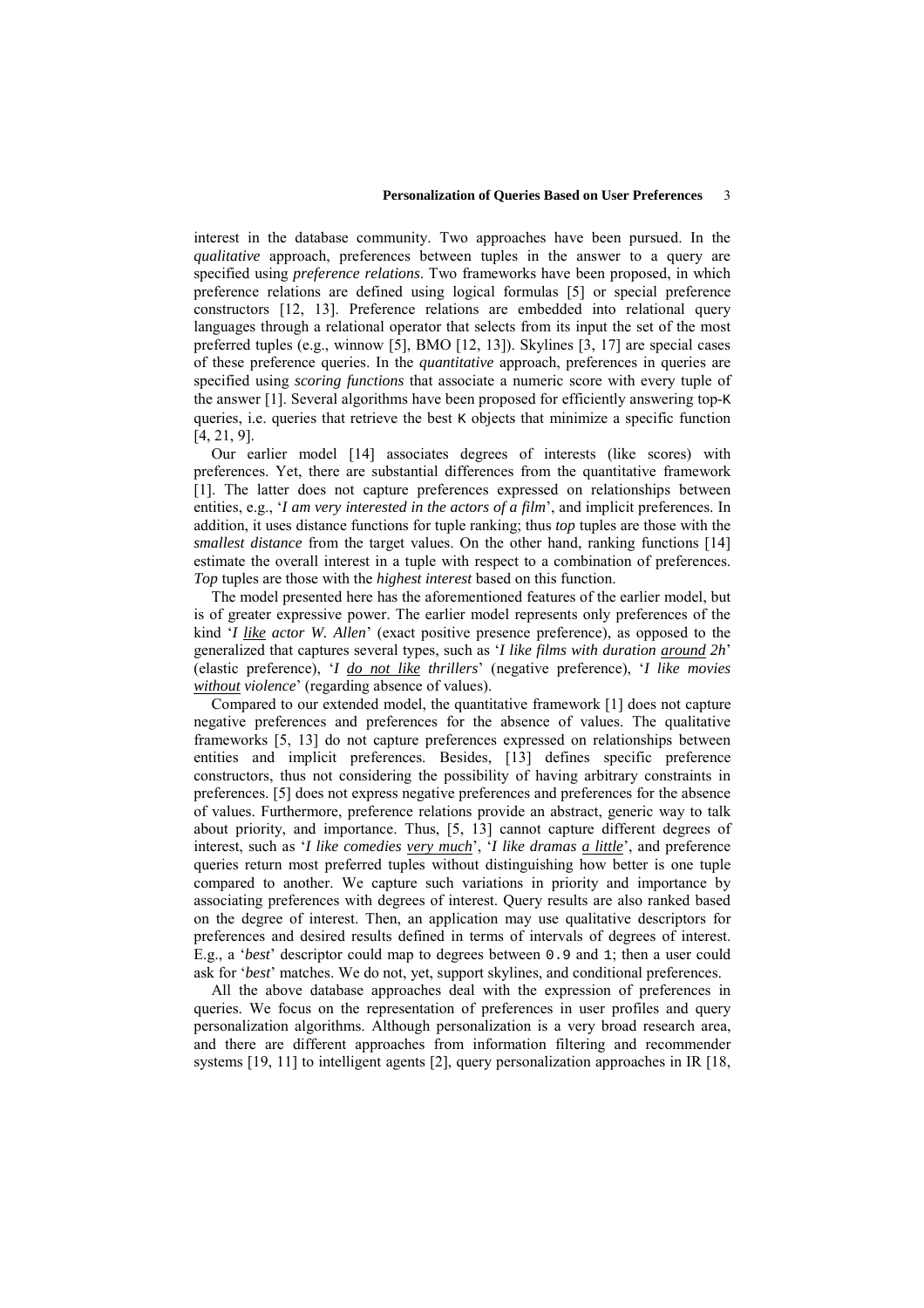16] and databases [14] are just emerging.

## **3. Preference Model**

Consider a movies database described by the schema below; primary keys are underlined.

```
 THEATRE(tid, name, phone, region, ticket), 
 PLAY(tid, mid, date), GENRE(mid, genre) 
 MOVIE(mid, title, year, duration) 
 CAST(mid, aid, award, role) ACTOR(aid, name) 
DIRECTED(mid, did), DIRECTOR(id, name)
```
Preferences may be expressed for values of attributes, and for relationships between entities. Preferences for *values* are quite involved. Preferences for *relationships* indicate to what degree, if any, entities related depend on each other (in particular by preferences on each other).

**Example 1**. Jon's preferences include the following.

 $(p_1)$  He likes director W. Allen very much.  $(p_2)$  He does not like movies released before 1980.  $(p_3)$  He prefers a ticket price around 6 Euros.  $(p_4)$  He prefers movies of duration around 2h. (p<sub>5</sub>) He is happy if the movie is not a musical. (p<sub>6</sub>) He would rather not go to nondowntown theatres. ( $p_7$ ) He is extremely interested in the director of a movie. ( $p_8$ ) He cares a lot about the movie genre.  $(p_9)$  He cares less about the theatres showing a movie.  $(p_{10})$  He cares a lot about the movies of a theatre.

Our approach to personalization is based on maintaining, for every user, a user profile whose structure is related to the features of the data and query models. Without loss of generality, we focus on queries over relational databases. Nevertheless, our approach is applicable to any graph model capturing entities and relationships. User preferences may be articulated over a higher level graph model representing the data other than the database schema. This is a useful abstraction for using a profile over multiple databases with similar information but possibly different schemas, and for hiding schema restructuring.

#### **3.1 Stored Atomic Preferences**

For an attribute R.A of a relational table R, let  $D<sub>a</sub>$  be its domain of values. Given our focus on query personalization, we store preferences at the level of atomic query elements, which are therefore called *atomic preferences*. Preferences for values of attributes are stored as atomic selections (atomic selection preferences), and preferences for relationships are stored as atomic joins (atomic join preferences).

**Atomic Selection Preferences**. For any atomic selection condition q on attribute R.A, a user's preference for values satisfying (or not)  $\sigma$  is expressed by the *degree of interest* in  $q$ , denoted by  $dof(q)$ , which is defined as follows:

 $\text{doi}(\mathbf{q}) = \leq \mathbf{d}_{\pi}(\mathbf{u}), \mathbf{d}_{\pi}(\mathbf{u}) \geq$ where  $\forall u \in D$ , satisfying q,  $d_{\pi}(u)$ ,  $d_{\pi}(u) \in [-1,1]$  and  $d_{\pi}(u) * d_{\pi}(u) \leq 0$ .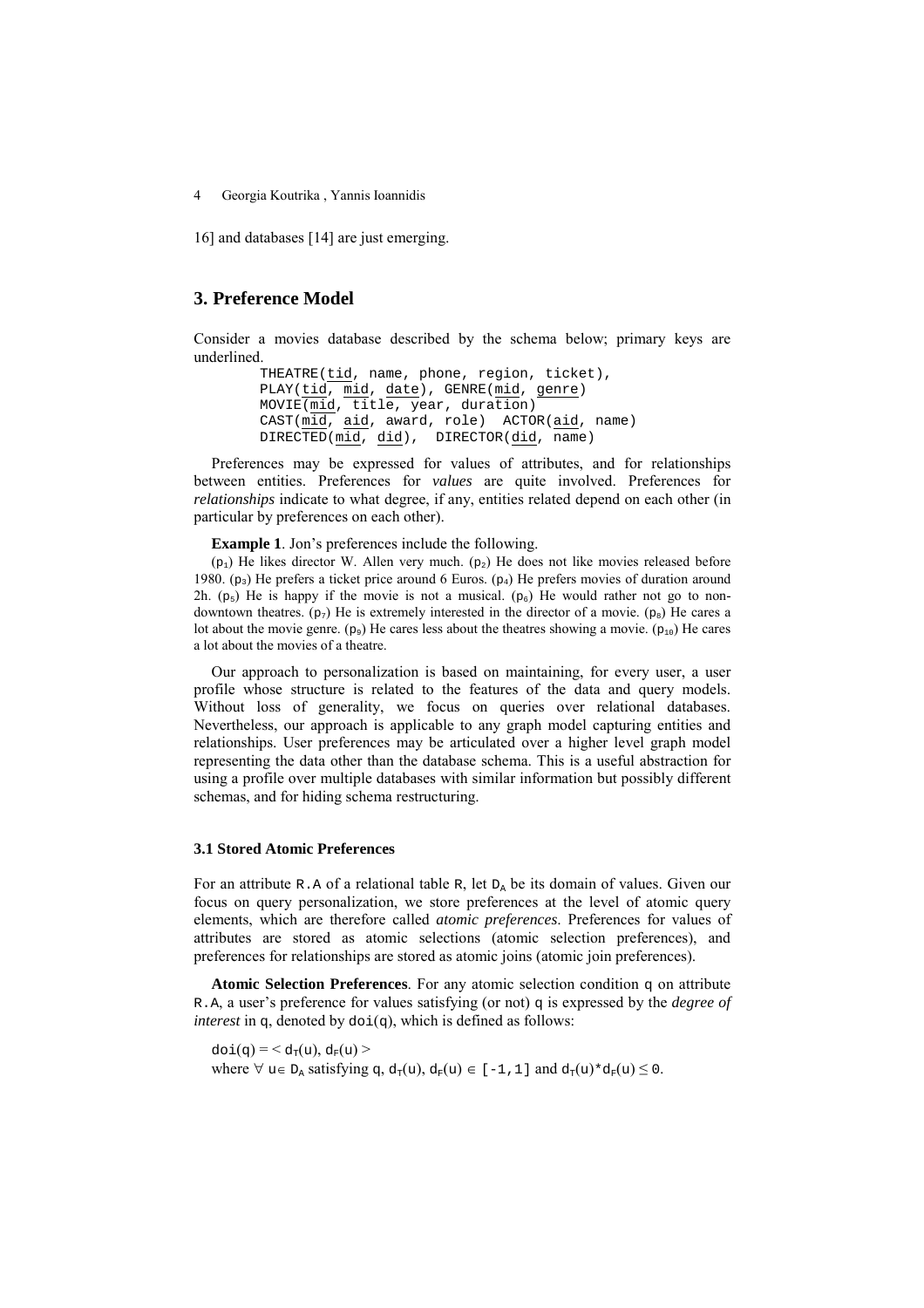The last condition should hold for normal users, based on psychological evidence [6]. This model is quite general and can express several preference types. These are described below, as each part of the above definition is analyzed, by distinguishing three relevant dimensions of preferences: valence, concern, elasticity.

*Valence*. Preferences may be *positive* (expressing liking)*, negative* (expressing dislike) or *indifferent* (expressing don't care). Valence is captured by the different values of the degrees of interest  $d_T(u)$ , and  $d_F(u)$ : a positive degree indicates increasingly higher interest (degree 1 is for 'must-have' domain values); a negative degree indicates increasing dislike (degree −1 is for 'most-unpleasant' values); a degree equal to 0 indicates indifference. Preferences with  $d<sub>T</sub>(u) = d<sub>F</sub>(u) = 0$ , are not stored in the profile.

 *Concern*. Preferences may be *presence* (concerning the presence of values) or *absence* (concerning the absence of values). A user's concern is captured by the pair  $< d<sub>\tau</sub>(u)$ ,  $d<sub>\tau</sub>(u)$  >. As defined,  $d<sub>\tau</sub>(u)$  captures a user's concern for the <u>presence</u> of values u of R.A (or any other path of the schema leading to R.A) that make  $\sigma$  evaluate to true.  $d_F(u)$  captures a user's concern for the absence of the same values, i.e. for q evaluating to false.  $d_{\tau}(u)$  is not derivable from  $d_{\tau}(u)$ , and vice versa. Strong interest in a value could be combined with indifference or with strong negative interest in its absence.

*Elasticity*. Preferences may be *exact* or *elastic* depending on whether the domain  $D_A$  is categorical or numeric. Given the mutual independence of categorical values, preferences for these are considered exact and are either satisfied exactly or not at all. On the other hand, preferences for numeric values may be smoothly continuous over their domain and may be satisfied approximately, in which case, they are considered elastic. Elasticity is captured by the form of the functions  $d_{\tau}(u)$ , and  $d_{\tau}(u)$ . Constant doi functions are used for exact preferences. There are many possible functions for the representation of elastic preferences. Fig. 1 shows possible forms of those. Various parameters are required for the detailed description of an elastic doi function, such as the interval of values for which the function is non-zero. For simplicity, we will use  $e_{(d)}$  to denote an elastic function avoiding a detailed representation of it. The subscript denotes the maximum (min.) degree this function returns, depending on its form, (see Fig. 1). We have experimented with functions of the form of Fig. 1 (a). Using a set of elastic doi functions, a system may support fuzzy operators, such as 'around', for the expression of elastic preferences by users.



**Fig. 1.** Example forms of elastic functions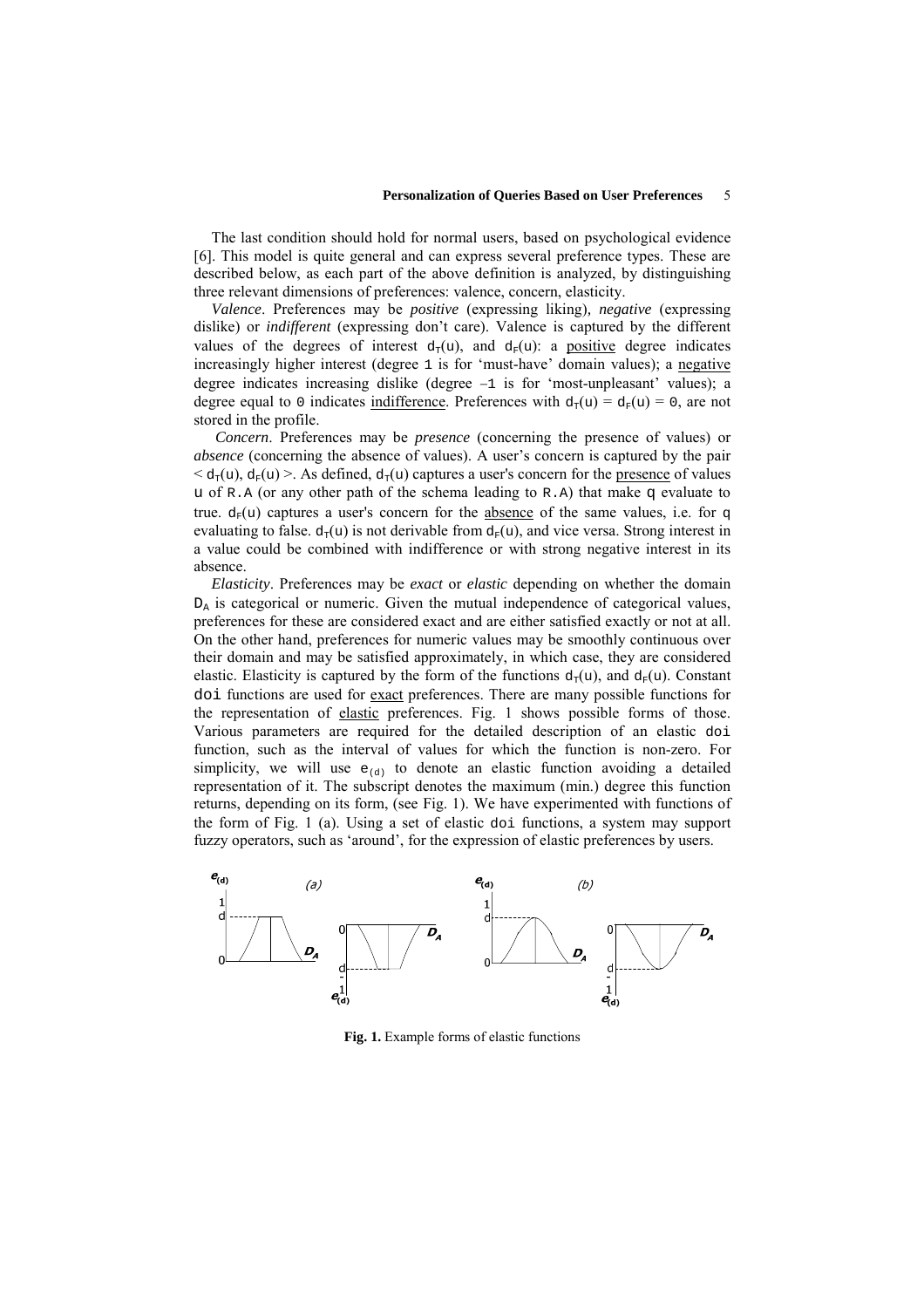Using these dimensions, all  $(3^*2^*2)$  combinations of the above preference types are valid for formulating preferences. The model in our earlier work captured only one type: exact positive presence preferences.

**Example 1** (cont'd). We draw examples from Jon's preferences. Regarding valence,  $p_1$  is an instance of a positive preference, and  $p_2$  is an instance of a negative one. Regarding concern, one may be concerned for the presence (absence) of a value, while one is indifferent for the opposite case. These are simple preferences. E.g., Jon has a positive interest in the presence of W. Allen but he does not care if W. Allen has not directed a film. Consequently,  $p_1$  is a simple positive presence preference. On the other hand, he prefers downtown theatres and he is against the idea of a theatre not being there.  $P_6$  combines positive presence and negative absence preference as one; it is a complex preference. Regarding elasticity,  $p_1$ , and  $p_2$  are instances of exact preferences. However, Jon's preference for movies with duration around 2 hours is elastic, as movies of 122 or 115 minutes are close matches probably of similar interest to him. Thus,  $p_4$  is an elastic preference.

**Join Preferences**. Join preferences are simpler as they do not lend themselves to any of the variations mentioned above. A user's preference for a join condition  $q$  is expressed by the *degree of interest* in  $q$ ,  $doi(q)$ , defined as follows:

 $\text{doi}(q) = 60$ , where  $d \in [0, 1]$ .

Degree 0 indicates lack of any interest in the join condition, while degree 1 indicates extreme ('must-have') interest. In addition, join preferences are directed. E.g., movies and theatres are related but Jon thinks that theatres depend on movies  $(p_{10})$  much more than the other way around  $(p_9)$ . Therefore, a join preference expresses the dependence of the left part of the join on the right part. In other words, the left part indicates the relation already included in a query and the right corresponds to the relation that may be included influencing the final result, if the join is considered. Fig.2 shows how Jon's profile may look like.

| < DIRECTOR.name='W. Allen',  | $0.8$ ,       | 0 >          |
|------------------------------|---------------|--------------|
| < MOVIE.year<1980,           | $-0.7$ ,      | 0 >          |
| < THEATRE.ticket='6Euros',   | $e_{(0.5)}$ , | 0 >          |
| < MOVIE.duration='2h',       | $e_{(0.7)}$ , | $e_{(-0.5)}$ |
| < GENRE.genre='musical',     | $-0.9$ ,      | 0.7 >        |
| < THEATRE.region='downtown'  | $0.7$ ,       | $-0.5 >$     |
| < MOVIE.mid=DIRECTED.mid,    |               | $\mathbf{r}$ |
| < DIRECTED.did=DIRECTOR.did, | 0.9           |              |
| < MOVIE.mid=GENRE.mid,       | 0.8           |              |
| < MOVIE.mid=PLAY.mid,        | 0.7           | $\mathbf{r}$ |
| < PLAY.tid=THEATRE.tid,      |               |              |
| < THEATRE.tid=PLAY.tid,      |               |              |
| < PLAY.mid=MOVIE.mid,        |               |              |

#### **Fig. 2.** Example user profile

A user's preferences over the contents of a database can be expressed on top of a *personalization graph* [14]. This is a directed graph  $G(V, E)$  (V: the set of nodes; E: the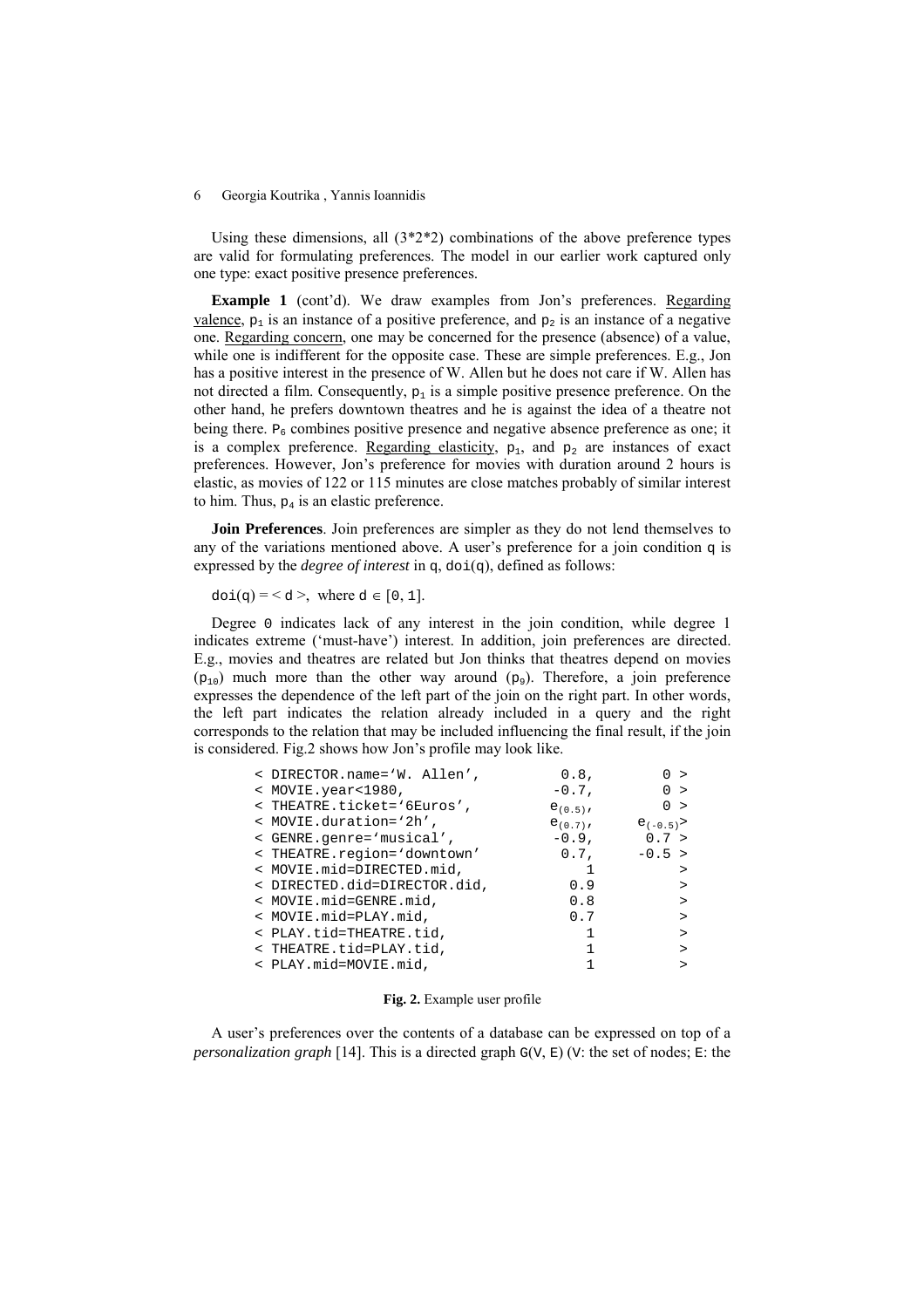#### **Personalization of Queries Based on User Preferences** 7

set of edges) and it is an extension of the database schema graph. Nodes in V are *(a) relation nodes*, one for each relation in the schema, *(b) attribute nodes*, one for each attribute of each relation in the schema, and *(c) value nodes*, one for each value that is of any interest to a particular user. Likewise, edges in E are *(a) selection edges,* from an attribute node to a value node; such an edge represents the potential selection condition connecting the attribute and the value, and *(b) join edges*, from an attribute node to another attribute node; such an edge represents the potential join condition between these attributes. As explained earlier, two attribute nodes may be connected through two different join edges, in the two possible directions. Given the 1-to-1 mapping between edges in the graph and atomic preferences, degrees of interest are placed as labels on the edges. Part of the personalization graph corresponding to Jon's profile is illustrated in Fig. 3.

As a matter of notation, we use  $\leq q$ ,  $d_T(u)$ ,  $d_F(u)$  > to denote a selection preference  $p$ , and  $\leq q$ ,  $d >$  to denote a join preference  $p$ . For simplicity, we may omit parameter u from the doi of selection preferences.



**Fig. 3.** Example personalization graph

### **3.2 Implicit Preferences**

By composing atomic user preferences that are adjacent in the personalization graph (*composable*), one is able to build *implicit preferences*, i.e., preferences expressed through relationships. Given the one-to-one mapping between edges in the personalization graph and atomic preferences, an implicit user preference is mapped to a directed path. An *implicit join preference* is mapped to a path in the personalization graph between two attribute nodes. It is comprised of composable join edges and represents the "implicit" join condition between the corresponding attributes. An *implicit selection preference* is mapped to a path in the personalization graph from an attribute node to a value node. It is comprised of join edges and a selection edge that are composable, and represents the 'implicit' selection condition connecting the corresponding attribute and value. An implicit query element is the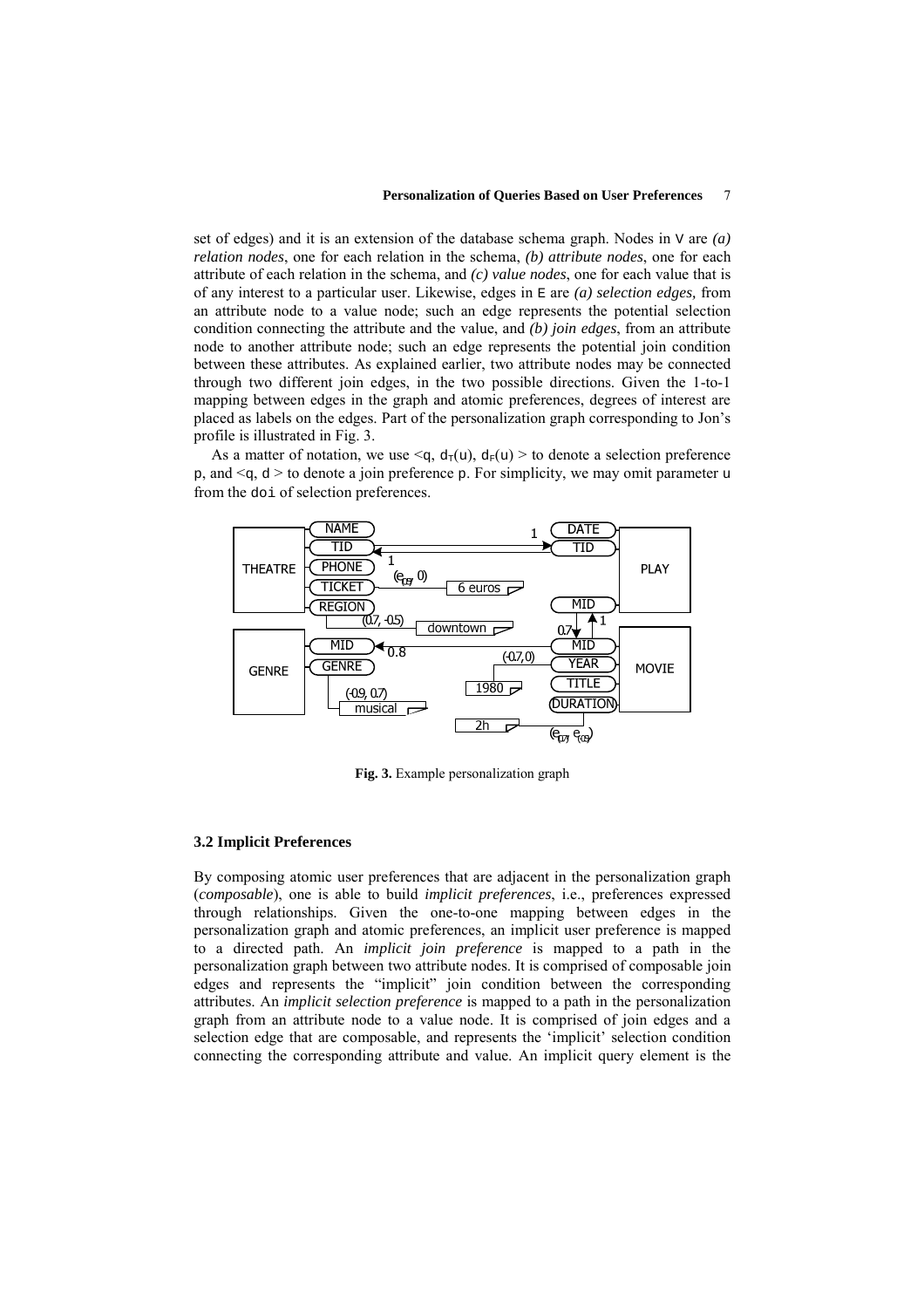conjunction of the constituent atomic ones. The degree of interest in an implicit preference is a function of the degrees of interest in the participating atomic preferences. In principle, one may imagine several functions. All of them, however, should satisfy the condition that the absolute degree of interest in an implicit preference decreases as the length of the corresponding directed path increases, capturing human intuition and cognitive evidence [6]. We have chosen multiplication as this function.

**Example 2**. These preferences from Jon's profile

|                                                                             | < MOVIE.mid=DIRECTED.mid,     | Т.    |     |  |
|-----------------------------------------------------------------------------|-------------------------------|-------|-----|--|
|                                                                             | < DIRECTED.did=DIRECTOR.did,  | 0.9   |     |  |
|                                                                             | < DIRECTOR.name='W. Allen',   | 0.8   | 0 > |  |
| are composed into this implicit preference for movies directed by W. Allen: |                               |       |     |  |
| < MOVIE.mid=DIRECTED.mid and                                                |                               |       |     |  |
|                                                                             | DIRECTED.did=DIRECTOR.did and |       |     |  |
|                                                                             | DIRECTOR.name='W. Allen',     | 0.72, |     |  |
|                                                                             |                               |       |     |  |

Note that any directed path in the personalization graph could map to an implicit preference. However, based on human intuition and cognitive evidence [6], we deal with acyclic paths only.

### **3.3 Combinations of Preferences**

*Satisfaction* of an atomic or implicit selection preference  $\leq q$ ,  $d_T$ ,  $d_F$  > is equivalent to satisfaction of q if  $d_{\tau} \ge 0$  or failure of q if  $d_{\tau} \ge 0$ . *Failure* of a preference is the exact opposite. Thus, the doi in the satisfaction of a preference is  $d^+(u) = max(d_T(u), d_F(u))$ . The degree of interest in the failure is  $d^-(u) = min(d_{\tau}(u), d_{\tau}(u))$ .

**Example 3**. Consider these preferences of Jon.

| < DIRECTOR.name='W. Allen', | $0.8$ ,          | $\bigcap$ > |
|-----------------------------|------------------|-------------|
| < GENRE.genre='musical',    | $-0.9$ , $0.7 >$ |             |

The first one is satisfied by tuples that satisfy the corresponding condition, e.g., movies directed by W. Allen. The second one is satisfied by tuples that do not satisfy the corresponding condition, e.g., theatres that do not play musicals.

The overall degree of interest in a combination of preferences is calculated using a *ranking function*. We distinguish the following cases: *(a)* all preferences are satisfied (positive combination), *(b)* none of the preferences is satisfied (negative combination), and *(c)* some preferences are satisfied and others not (mixed combination).

**Positive Combinations**. Consider a set  $P_+$  of  $N_+$  preferences and the set  $D_+$  of the corresponding satisfaction (non-negative) doi's (for simplicity, we omit u):

 $D^+ = \{ d_i^+ | d_i^+ : \text{doi in } p_i \in P_+, i = 1... N_+ \}$ 

The degree of interest in a positive combination should be a function of the degrees  $d_i^+$ . In principle, one may imagine several functions. A parameter that appears pivotal in this issue is  $max(D_+)$ . Around it, one may see three different philosophies.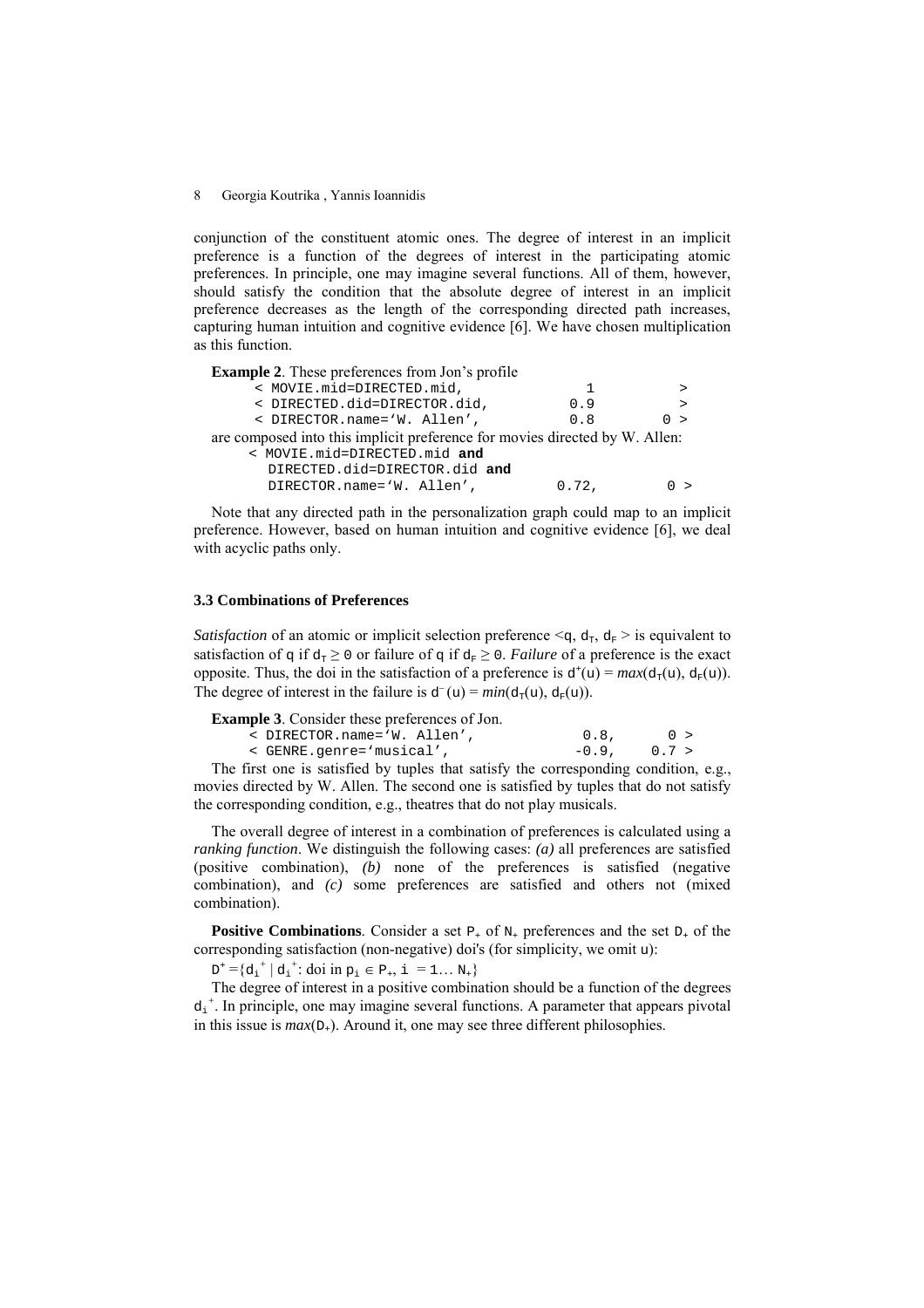*Inflationary*. The degree of interest in multiple preferences satisfied together increases with the number of these preferences, i.e.,  $r^{+}$  (D<sub>+</sub>)  $\geq$  *max*(D<sub>+</sub>), expressing a philosophy of 'the more the better'. The function proposed in [14] belongs here:

$$
r_1^+ = 1 - \prod_{i=1}^N (1 - d_i^+) \tag{1}
$$

*Dominant*. The degree of interest in multiple preferences satisfied together is exactly equal to the degree of interest of the most interesting of these preferences, i.e.  $r^{+}$  (D<sub>+</sub>) = *max*(D<sub>+</sub>). This function captures a 'winner-takes-all' philosophy, thus it does not depend on the number of preferences. In other words, an answer is as good as its best feature.

*Reserved*. The degree of interest in multiple preferences satisfied together is between the highest and the lowest degrees of interest among the original preferences, i.e.  $min(D_+) \le r^+(D_+) \le max(D_+)$ . The underlying principle is that the degree of interest in satisfying multiple preferences should primarily depend on the importance of them. The following function belongs to this category:

$$
r_2^+ = 1 - \prod_{i=1}^N (1 - d_i^+)^{1/N}
$$
 (2)

The appropriateness of a ranking function is judged only by the philosophy of the approach taken towards personalization and, more importantly, by how closely it reflects human behavior. We have experimented with the above functions, and we will discuss results giving insight as to the appropriateness and intuitiveness of each one of them.

**Negative Combinations**. A similar issue arises with respect to the degree of interest in multiple preferences not satisfied, i.e., dealing with multiple non-positive degrees in a set D\_. This case is symmetric with the previous one and may be treated in a similar fashion. The pivotal parameter is *min*(D\_ ) and one may define inflationary, dominant, and reserved ranking functions. The counterparts of  $r_1^+$  and  $r_2$ <sup>+</sup> above, are exactly the same, only with an exchange of the '+' and '-' sign everywhere.

**Mixed Combinations**. The degree of interest in a combination of positive  $(D_+)$  and negative  $(D_{\alpha})$  degrees is a function of the degrees of interest in the two sets satisfying the followings conditions:

$$
r^{-}(D_{-}) \leq r D_{+}, D_{-}) \leq r^{+}(D_{+})
$$
 (3)

$$
r(d, -d) = 0 \tag{4}
$$

Examples of such functions are the following:

$$
r_1 = r^+ + r^- \tag{5}
$$

$$
r_2 = \frac{N_+ * r^+ + N_- * r^-}{N_+ + N_-}
$$
 (6)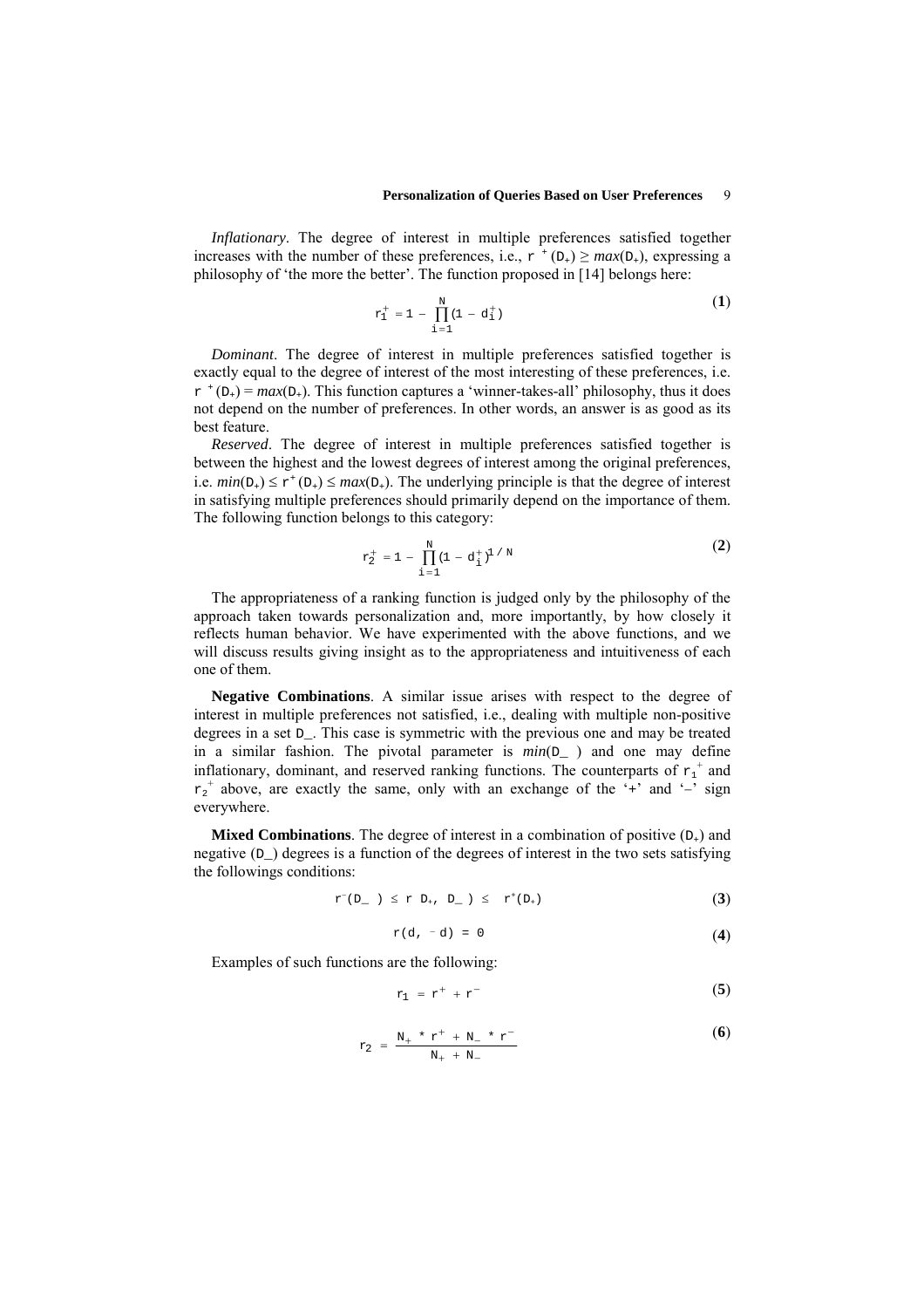We have experimented with these formulas as well. Formula (6) is more appropriate, as it captures the intuition that the overall degree of interest should be affected not only by the degrees of interest in its positive and negative parts, but also by the number of preferences contributing to each one of them. Personalized answers may be ranked with the use of a ranking function.

#### **3.4 Preference Order**

The notion of degree of criticality is introduced for ordering preferences and selecting the top  $K$  of them. Intuitively, the most important or critical preference is the one with the highest  $d^+$ , and the lowest  $d^-$ .

The *degree of criticality* c of a preference  $\leq q$ ,  $d_T(u)$ ,  $d_F(u)$  is defined as follows

$$
c = d_0^+ + d_0^- \tag{7}
$$

 $c \in [0, 2]$  and  $d_0^+ = max(d^+(u)), d_0^- = |min(d^-(u))|$ .

Based on the degree of criticality, preferences are ordered as the following example shows.

| <b>Example 4.</b> These preferences from Jon's profile                                    |            |           |
|-------------------------------------------------------------------------------------------|------------|-----------|
| $p_1$ : < DIRECTOR.name='W. Allen',                                                       | 0.8.       | 0 >       |
| $p_4$ : < MOVIE.duration='2h',                                                            | $e(0.7)$ , | $e(-0.5)$ |
| $p_5$ : < GENRE.genre='musical',                                                          | $-0.9.$    | 0.7 >     |
| are ordered in decreasing criticality as follows:                                         |            |           |
| $p_5$ (c <sub>5</sub> = 1.6), $p_4$ (c <sub>4</sub> = 1.2), $p_1$ (c <sub>1</sub> = 0.8). |            |           |

Criticality can be extended to join preferences by assuming the degree of interest in their failure as being equal to 0. For joins, the property of decreasing degree of interest as the length of the corresponding path increases transfers over to the degree of criticality as well. Unfortunately, the same does not hold for implicit selections. Consider an implicit selection preference with degree of criticality  $c_s$ . For any constituent implicit join with a degree of criticality  $c_{\text{J}}$ , the following bound is derived by applying simple mathematics

$$
c_{\rm s} \leq 2 \cdot c_{\rm J} \tag{8}
$$

### **4. Preference Selection**

The first step of the query personalization process deals with for the extraction of the top (most critical) K preferences related to a query. A preference may be related at a syntactic or semantic level. Our system currently supports the former level. A preference is syntactically related to a query, if it maps to a path attached to the query graph. This is a sub-graph on top of the personalization graph and includes all the nodes corresponding to relations involved in the query (possibly replicated if multiple tuple variables range over them) and all the selection and join edges corresponding to the atomic conditions of the query qualification. For example, in Fig. 4 the query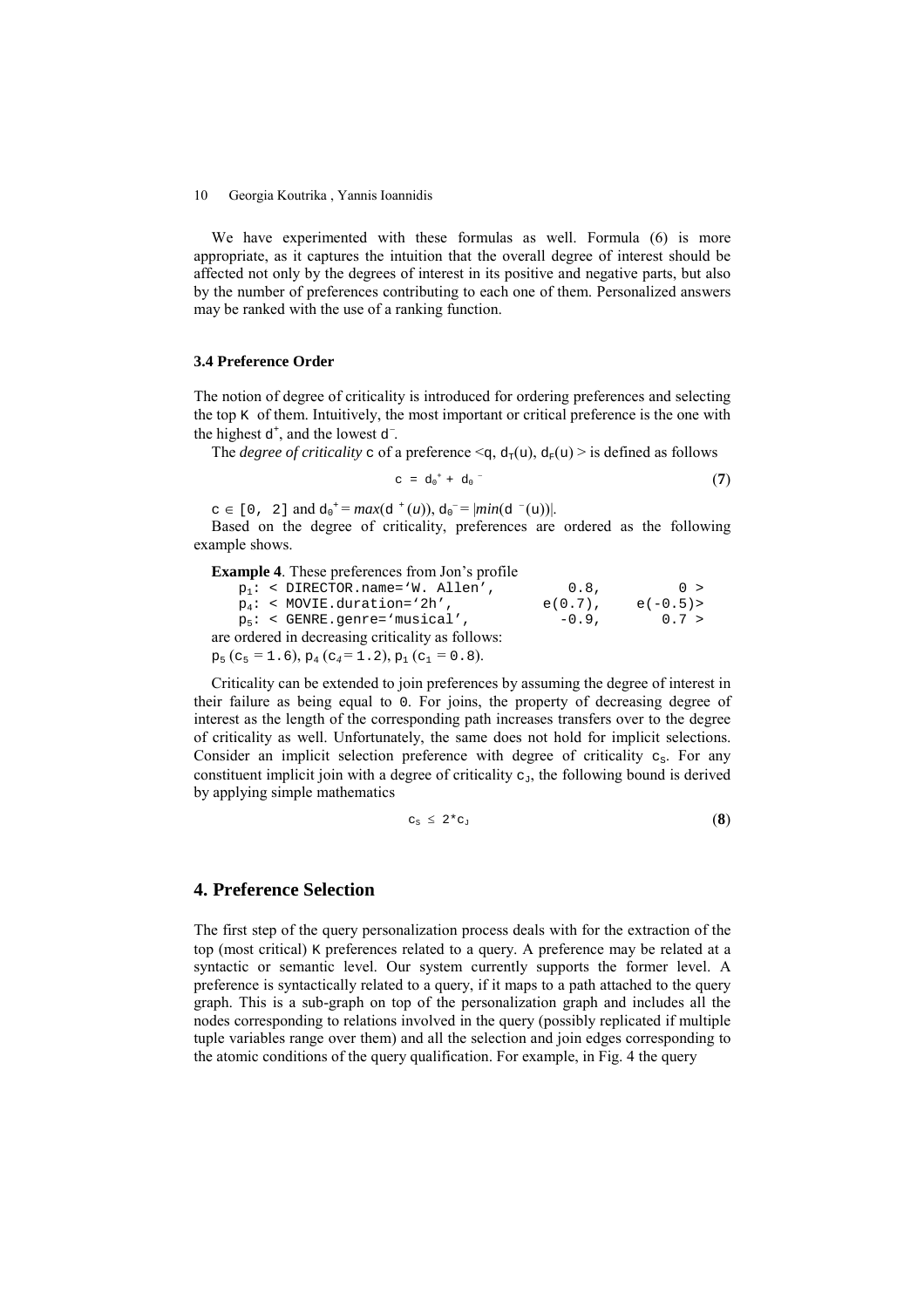#### **Personalization of Queries Based on User Preferences** 11

| select title |                                       |
|--------------|---------------------------------------|
| from         | MOVIE M, PLAY P                       |
| where        | M.mid=P.mid and P.date= $28/07/2004'$ |

is depicted as a sub-graph in grey color on top of the personalization graph corresponding to Jon's profile.



**Fig. 4.** A query on top of a personalization graph

An implicit preference related to this query is:

MOVIE.mid=GENRE.mid and GENRE.genre='comedy'

Parameter  $\kappa$  is specified with the use of some criterion. For example, a criterion based on the degree of criticality of preferences, may specify that the top 5 preferences, or preferences with a degree of criticality above a threshold  $c_0$ , should be selected; a criterion based on the desired degree of interest in results, may designate results of degree  $> 0.8$ .

**Problem Formulation**. Given the personalization graph G corresponding to a user profile and the query sub-graph on top of this graph representing a query Q, we consider the set  $P_N$  of all paths  $p_i$  in G that are related to Q in decreasing order of criticality  $c_i$ , i.e.,

 $P_N = \{p_i | i \in [1, N], c_{i-1} \geq c_i \}$ 

The set of preferences that may affect the query, based on some criterion  $C(.)$  on the degrees of criticality, is the ordered subset  $P_K = \{p_i | i \in [1, K], c_{i-1} \ge c_i \}$  of  $P_N$  such that:

 $K=max({ \tleq t | t \in [1, N]: C(P_t) holds }$ .

**Algorithms**. A preference selection algorithm should gradually construct directed paths attached to the query sub-graph on the personalization graph G in decreasing order of criticality. Consider the personalization graph depicted in Fig. 5. For simplicity, attributes and values involved in joins and selections are omitted. Each edge is labeled with the degree of criticality of the corresponding atomic preference.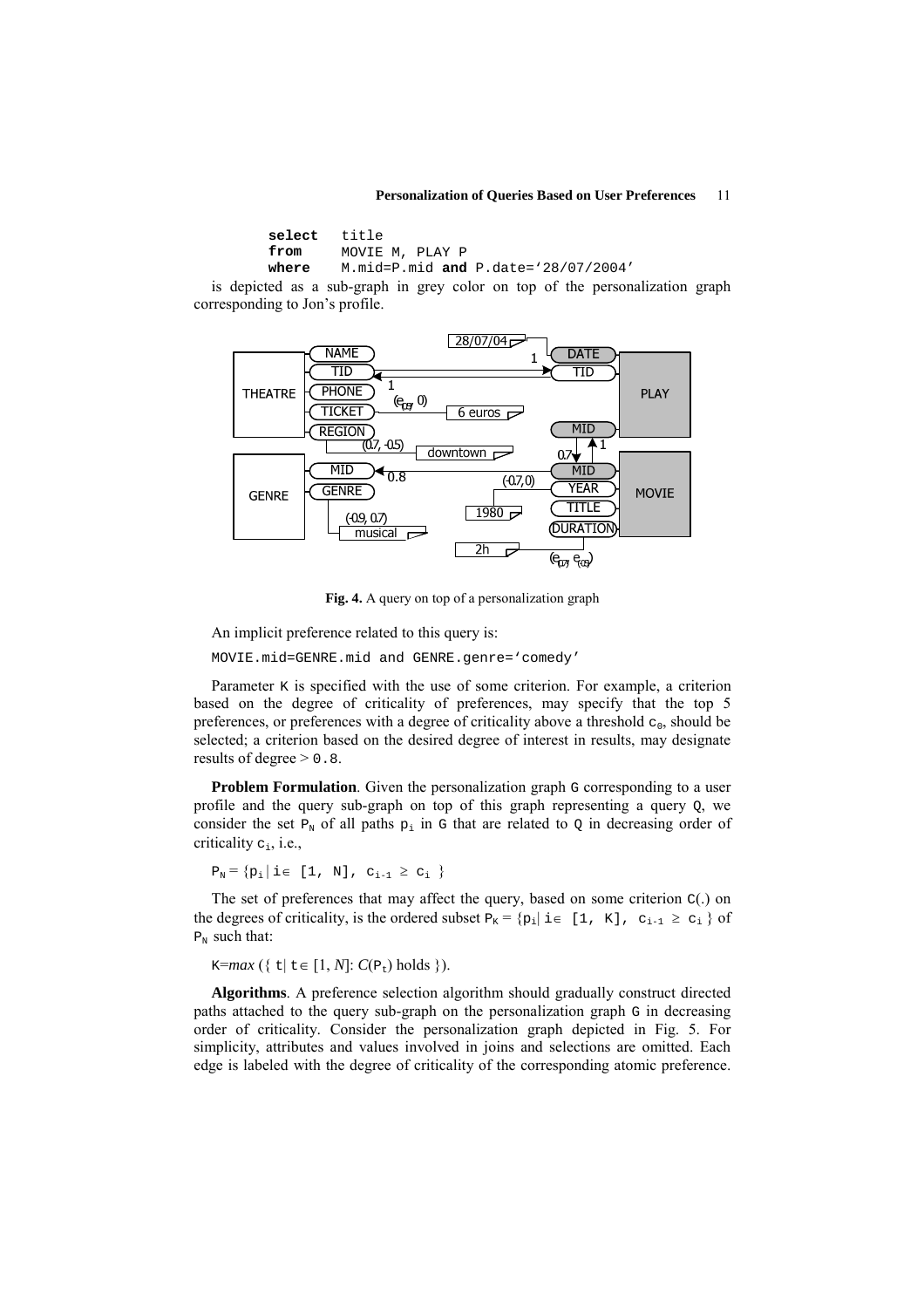Implicit joins have the property of decreasing degree of criticality as the length of the corresponding path increases. This gives the possibility of a best-first traversal of the personalization graph G. In Fig. 5, AB is more critical than AE and, due to the abovementioned property, it is guaranteed that ABD is more critical than AEF.



**Fig. 5.** Example graph with degrees of criticality

Unfortunately, monotonicity is lost for the degree of criticality of implicit selection preferences. Hence, a best-first traversal of the graph does not guarantee that implicit selections are generated in the proper order. Indeed,  $ABDs<sub>1</sub>$  is *not* more critical than  $AEFs<sub>2</sub>$ .

An implicit selection preference may be safely output only if it is more important than the *most critical selection preference unseen* (*mcsu*). Based on Formula (8), the latter is comprised of the most critical implicit join currently known followed by an atomic selection with a degree of criticality equal to 2. Thus, an implicit selection preference may be safely output only if it *has a degree of criticality at least equal to the degree of criticality of that join multiplied by two*. Otherwise, the algorithm should expand that join and examines longer paths stemming from it.

Assuming that the most critical implicit join currently known is followed by an atomic selection with a degree of criticality equal to 2 gives a worst-case estimate for *mcsu*. What the algorithm needs would be the real degree of criticality of the most critical selection preference following that join. For this purpose, a pre-processing step would be necessary: for each join edge, all subsequent paths should be visited in order to find the maximum degree of criticality among them. Then, this degree could be tagged on that join edge. However, neither this pre-processing step nor, maintenance of that extra information is cheap. If the degree of criticality of some edge changes, or a new edge is added, then all join edges that expand to paths including this edge must be updated. A cheap alternative is keeping a *fake criticality*  fc, defined as follows:

For every selection edge, fc is set to 1. For every join edge, fc is set to the maximum degree of criticality of all *edges* following this one. If one of those is a join, its degree of criticality is multiplied by 2.

Both creation and maintenance of fake criticalities are cheap. Then, a preference selection algorithm may treat each path with a degree of criticality *c* and a fake criticality fc, as if it were an implicit selection preference with criticality equal to c∗fc (instead of c). As a result, a best-first traversal of the personalization graph G based on the product c∗fc is now possible. Whenever a selection preference is constructed, it is output immediately. The algorithm, called *FakeCrit*, is outlined below.

It generates the set  $P<sub>K</sub>$  of top K preferences based on some criterion  $C(.)$ . A queue QP of preferences is kept in order of decreasing c∗fc. Initially, it contains atomic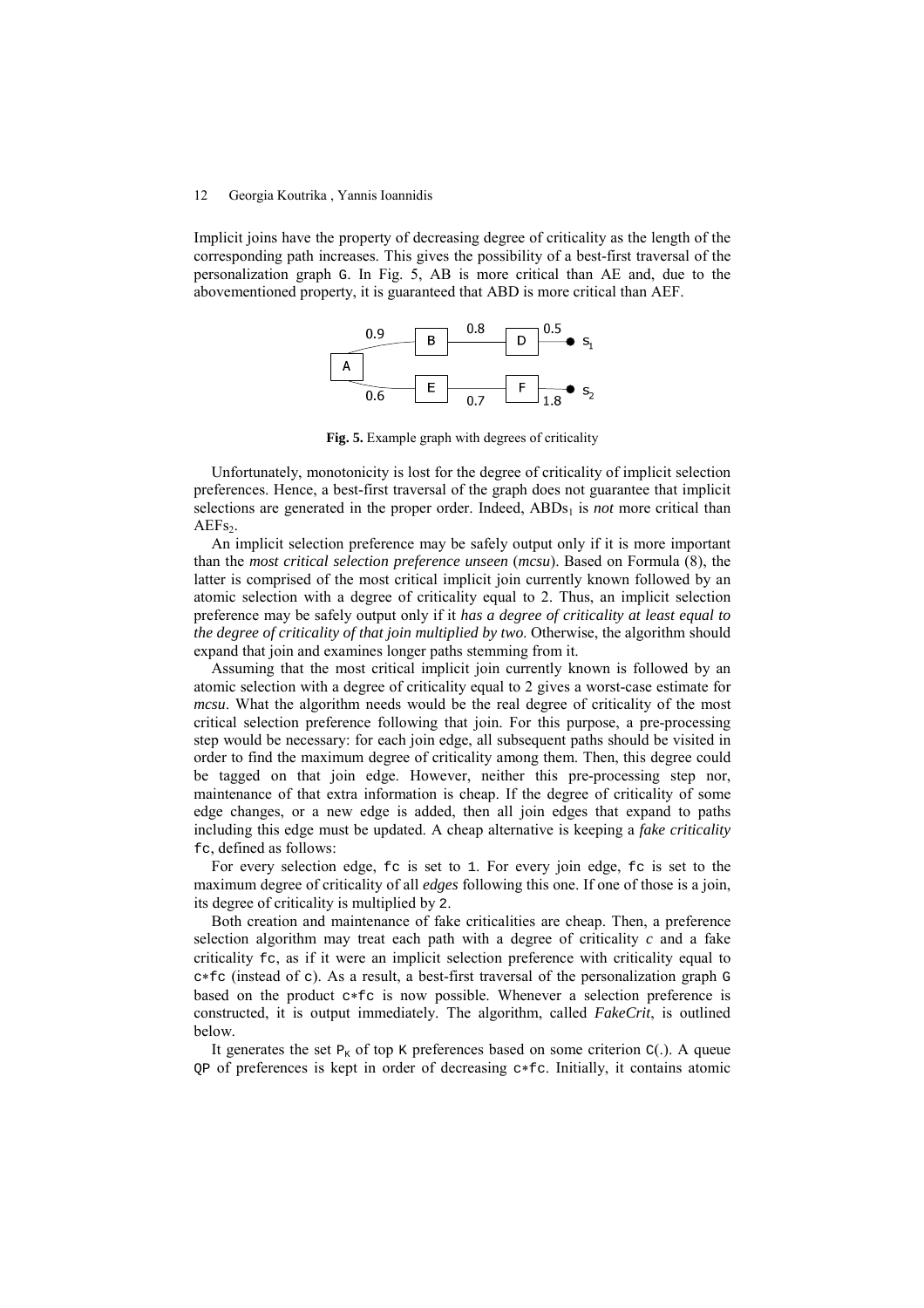preferences related to the query. In each round, the algorithm picks from QP the head p. If p is a selection satisfying the criterion  $C(P_K \cup \{p\})$ , then it is output. If p is a join satisfying the criterion  $C(P_K \cup \{p\})$ , then, it is *expanded* into longer paths which are added into QP. A new path  $p \wedge AC_i$  is generated for each atomic preference  $AC_i$  that is composable with p. These atomic preferences are considered in order of decreasing  $c * f c$ . A new path is not inserted in  $\overline{OP}$ : *(a)* if it expands to a relation included into p or *Q*, because a cycle is generated; *(b)* if the product of its degree of criticality and its fake degree of criticality ( $c_{PA}$ \* $fc_{PA}$ ) is  $\lt c_0$ , provided that criterion  $c$  specifies that top K preferences must have a degree of criticality greater than  $c_0 > 0$ . The algorithm terminates when all top K preferences have been derived.

## **5. Generation of Personalized Answers**

The top *K* preferences are integrated into the user query and a personalized answer is generated. This should be:

(a) *Interesting* to the user, i.e. it should satisfy (at least)  $\mathbb{L}$  from the top K preferences.

*(b) Ranked* based on the degree of interest.

*(c) Self-explanatory*. For each tuple returned, the preferences satisfied and/or not should be provided in order to explain its selection and ranking.

We describe two approaches for the generation of personalized answers. Elastic preferences are translated into appropriate range conditions using a set of rules before they can be inserted into a query.

**Simply Personalized Answers** (**SPA**). One approach is to integrate the top K preferences into the initial query and build a new one, which is executed. We formulate the personalized query *as the union of a set of sub-queries*, each one mapping to one or more of the K preferences selected. Each sub-query is built by extending the initial query by an appropriate qualification involving the participating preferences. This sub-query also returns the positive degree of interest of the corresponding preference. If it contains an elastic preference, then the corresponding elastic function provides the degree of interest in each tuple. This approach is adapted from [14], so that it can handle elastic and absence preferences. We will give a representative example, without going into technical details.

**Example 6**. Suppose Jon submitted a simple query

**select** title **from** movies

Assume that the following preferences have been selected, from which *L*=2 should be satisfied.

| $p_1$ : | MOVIE.mid=DIRECTED.mid and                    |                 |  |
|---------|-----------------------------------------------|-----------------|--|
|         | DIRECTED.did=DIRECTOR.did and                 |                 |  |
|         | DIRECTOR.name='W. Allen'                      | (presence)      |  |
| $p_2$ : | MOVIE.year<1980                               | $(absence 1-1)$ |  |
| $p_3$ : | MOVIE.mid=GENRE.mid and GENRE.qenre='musical' |                 |  |
|         |                                               | (absence 1-n)   |  |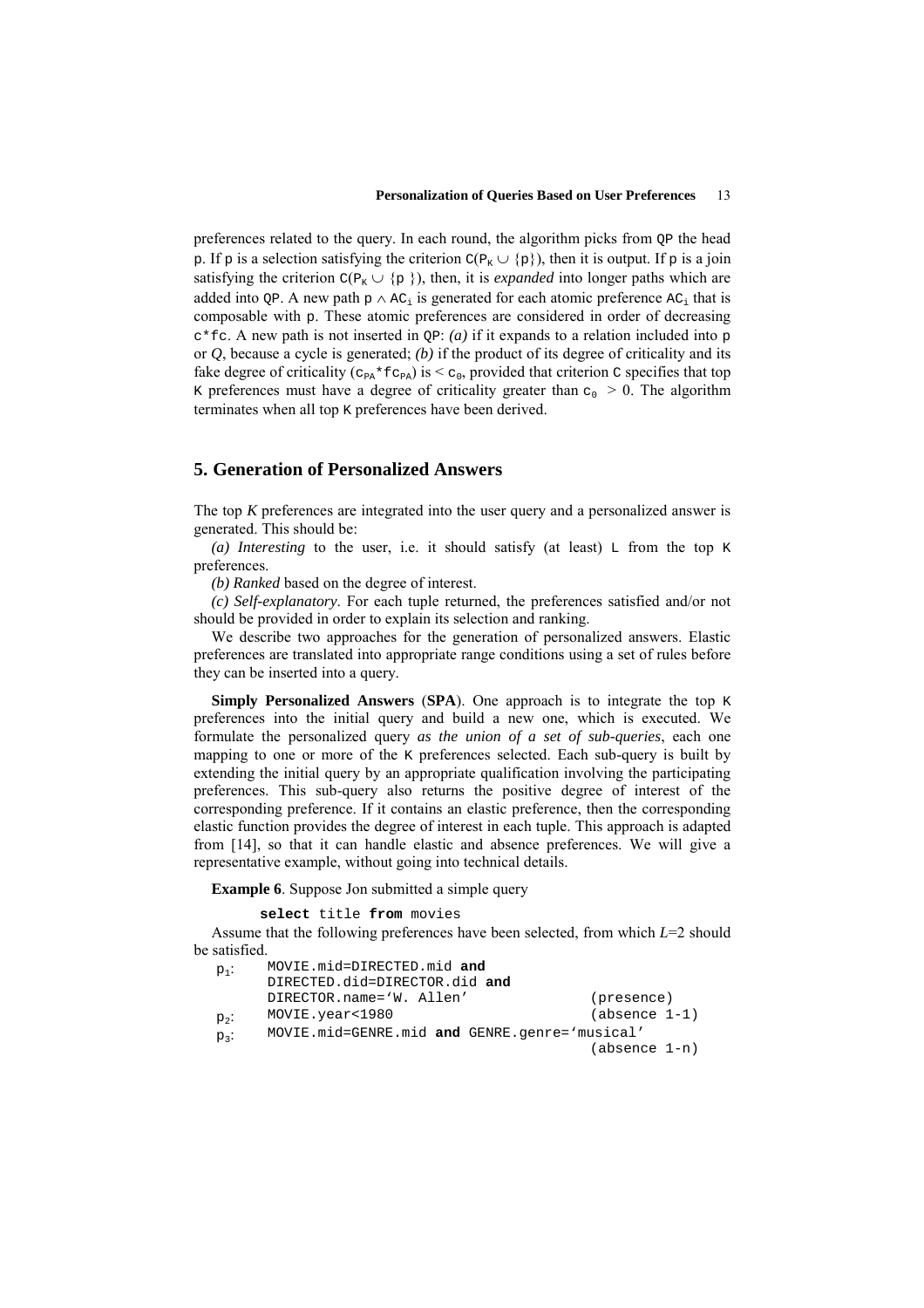The kind of sub-query built depends on the preference type. A preference to be satisfied may be presence or absence preference. Moreover, we distinguish between 1−1 and 1−n absence preferences. The following sub-queries are built for each case.

(*Presence preferences*) **select** title, 0.72 degree  **from** MOVIE M, DIRECTED D, DIRECTOR DI  **where** M.mid=D.mid **and** D.did=DI.did **and** DI.name='W. Allen'

(*1*−*1 absence preferences*) They are mapped to sub-queries in the same way as presence ones. The only difference is the change of the condition's operator:

```
Q2: select title, 0 degree 
                         from MOVIE M 
             where M.year>=1980 
(1−n absence preferences) 
       Q3: select title, 0.7 degree 
                         from MOVIE M 
             where M.mid not in (select M.mid 
                              from MOVIES M, GENRE G 
                              where M.mid=G.mid and 
                              G.genre='musical')
```
The expected results are obtained by taking the union of the partial results of the sub-queries, grouping by the projected attributes of the initial query, and excluding all groups with less than L rows. Results are ranked based on the combination of preferences satisfied.

```
select title,r(degree) 
from Q_1 Union All Q_2 Union All Q_3<br>group by title
group by
having count(*) = 2<br>order by r(degree)
               order by r(degree)
```
where  $r$  is a ranking function (implemented as a user-defined aggregate function), and each sub-query is replaced by *Qi* for presentation purposes.

Although this approach is simple, it has certain disadvantages. It does not generate self-explanatory results. It cannot rank results based both on preferences from the K selected are satisfied and which are not. It may become very inefficient when there are 1−n absence preferences. It does not allow for a progressive retrieval of tuples. Tuples are returned only after they have all been retrieved, merged, grouped and ordered.

**Progressive Personalized Answers** (**PPA**).We present an algorithm for generation of progressive, personalized, self-explanatory, ranked results, which handles 1−to−many absence preferences more efficiently.

The basic idea is as follows. Preferences are integrated into sub-queries as described in the SPA methodology. 1−to−many absence preferences are integrated as if they were presence ones. Hence, two sets of sub-queries are formed: a set of subqueries involving presence and 1−to−1 absence preferences, **Qs**, and a set of subqueries involving 1−to−many absence preferences, **Qa**. We consider both sets ordered in increasing selectivity, and we use simple histograms to obtain this information.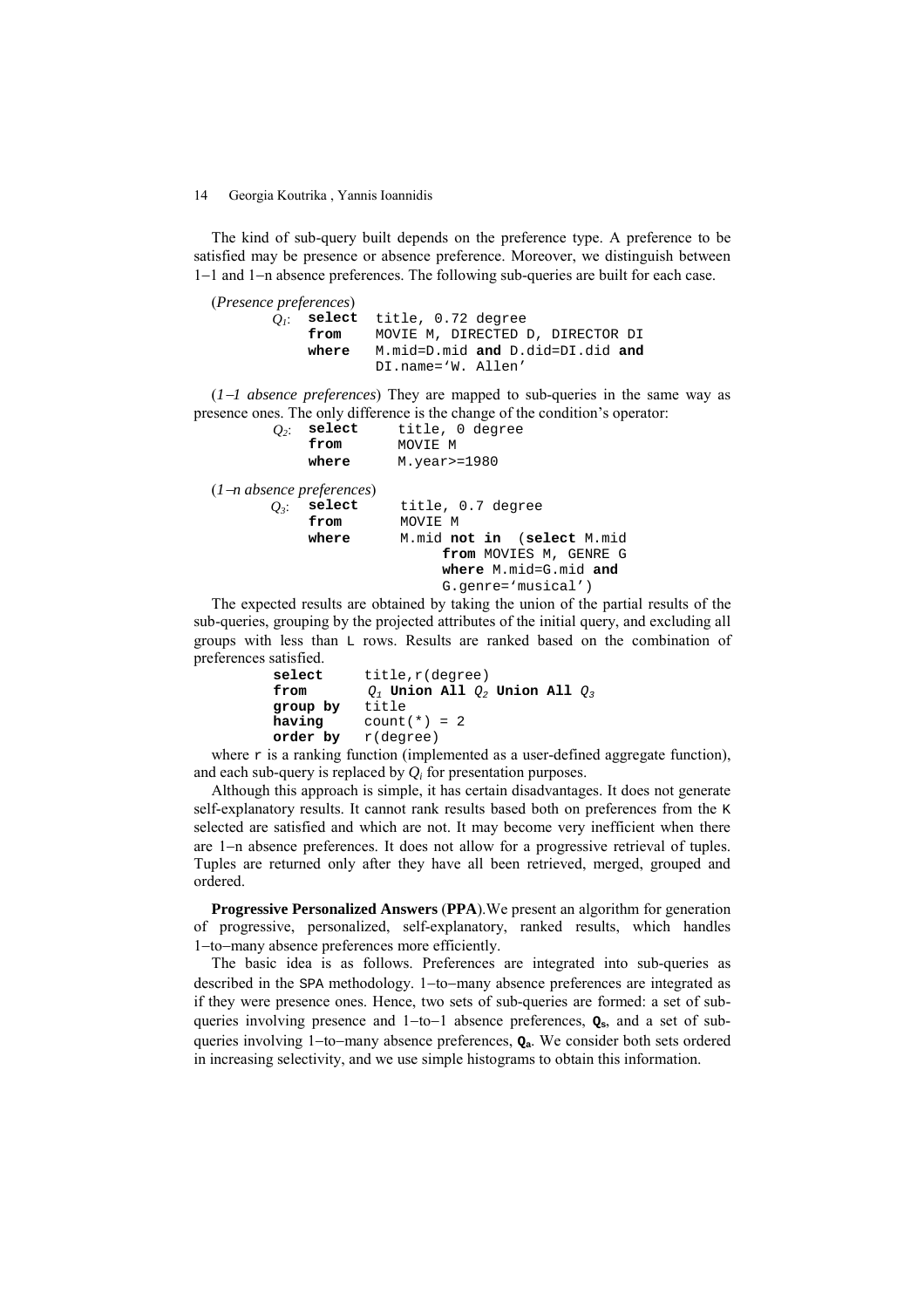|       | PPA (In:        | Q, preferences P <sub>K</sub> , criterion for L, Out: personalized results)                                                                                                                                                   |
|-------|-----------------|-------------------------------------------------------------------------------------------------------------------------------------------------------------------------------------------------------------------------------|
| Begin |                 |                                                                                                                                                                                                                               |
| 1.    |                 | R := $\{\}\$ i Pactive := PK; MEDI := r <sup>+</sup> (Pactive); Build Q <sub>S</sub> ; Build Qa                                                                                                                               |
| 2.    |                 | <b>Foreach</b> $q_i \in Q_s$                                                                                                                                                                                                  |
|       | 2.1.            | If other preferences in $Q_S$ , $Q_a$ do not satisfy criterion for L then                                                                                                                                                     |
|       |                 | output tuples from R and stop<br>2.1.1.                                                                                                                                                                                       |
|       |                 | end if                                                                                                                                                                                                                        |
|       | 2.2.            | execute q <sub>i</sub>                                                                                                                                                                                                        |
|       |                 | 2.3. <b>Foreach</b> t returned by $q_i$ , $t \notin R$                                                                                                                                                                        |
|       |                 | execute $Q_i^s(t)$<br>2.3.1.                                                                                                                                                                                                  |
|       |                 | $P_{\text{Satisfied}} := \{ \text{prefix} \text{ satisfies } \text{stified by } t \text{ in results by } q_i \text{ and } Q_i^s \}$<br>2.3.2.                                                                                 |
|       |                 | 2.3.3. execute $Q_1^a(t)$                                                                                                                                                                                                     |
|       |                 | 2.3.4. Asatisfied := {preferences satisfied by t in results by $Q_1^a$ }                                                                                                                                                      |
|       |                 | $2.3.5. \quad \mathtt{Prefs}_{\mathtt{Satisfied}} \texttt{:=} \mathtt{P}_{\mathtt{Satisfied}} \cup \mathtt{A}_{\mathtt{Satisfied}} \texttt{,}$<br>2.3.6. Pref $s_{\text{NotSatisfied}} := P_K$ - Pref $s_{\text{Satistical}}$ |
|       |                 | 2.3.7. If t satisfies the criterion for L then                                                                                                                                                                                |
|       |                 | calculate $d_t$ ;                                                                                                                                                                                                             |
|       |                 | R := $add(R, t, Prefs_{\text{Satisfied}}, Prefs_{\text{NotSatisfied}}, d_t)$                                                                                                                                                  |
|       |                 | end if                                                                                                                                                                                                                        |
|       |                 | end for                                                                                                                                                                                                                       |
|       | 2.4.            | output all $t \in R$ not yet output with $d_t \geq MEDI$                                                                                                                                                                      |
|       | 2.5.            | Pactive := Pactive - {preferences in $q_i$ }; MEDI := $r^{\dagger}$ ( Pactive)                                                                                                                                                |
|       | End for         |                                                                                                                                                                                                                               |
| 3.    |                 | <b>Foreach</b> $q_i \in Q_a$                                                                                                                                                                                                  |
|       | 3.1.            | If rest of preferences in $Q_a$ do not satisfy criterion for L then                                                                                                                                                           |
|       |                 | 3.1.1. output tuples from R and stop                                                                                                                                                                                          |
|       |                 | end if                                                                                                                                                                                                                        |
|       | 3.2.            | execute q <sub>i</sub>                                                                                                                                                                                                        |
|       | 3.3.            | <b>Foreach</b> t returned by $q_i$ , t $\notin$ R                                                                                                                                                                             |
|       |                 | 3.3.1. execute $Q_i^a(t)$ ; Ids <sub>a</sub> := add(Ids <sub>a</sub> , t)<br>Prefs <sub>satisfied</sub> :={prefs satisfied by t in results by $Q_i^a$ }<br>3.3.2.                                                             |
|       |                 | 3.3.3. Pref $s_{\text{NotSatisfied}} := P_K - \text{PrefS}_{\text{Satisfied}}$                                                                                                                                                |
|       |                 | 3.3.4.<br>If t satisfies the criterion for L then                                                                                                                                                                             |
|       |                 | calculate $d_t$ ;                                                                                                                                                                                                             |
|       |                 | R := $add(R, t, Prefs_{\text{Satisfied}}, Prefs_{\text{NotSatisfied}}, d_t)$                                                                                                                                                  |
|       |                 | end if                                                                                                                                                                                                                        |
|       |                 | end for                                                                                                                                                                                                                       |
|       | 3.4.            | output all $t \in R$ not yet output with $d_t \geq MEDI$                                                                                                                                                                      |
|       | 3.5.<br>end for | $P_{\text{active}}$ := $P_{\text{active}} - \{ \text{preferences in } q_i \}$ ; MEDI := $r^{\dagger}$ ( $P_{\text{active}}$ )                                                                                                 |
| 4.    |                 | If preferences in queries in $Q_a$ satisfy the criterion for L then                                                                                                                                                           |
|       | 4.1.            | execute 0                                                                                                                                                                                                                     |
|       | 4.2.            |                                                                                                                                                                                                                               |
|       |                 | Foreach t returned by Q, t $\notin$ R, t $\notin$ Ids <sub>A</sub><br>$Prefs_{\text{Satisfied}} := \{all 1-n \text{ absence queries}\}$<br>4.2.1.                                                                             |
|       |                 | 4.2.2.<br>If t satisfies the criterion for L then                                                                                                                                                                             |
|       |                 | calculate $d_t$ ;                                                                                                                                                                                                             |
|       |                 | $R := add(R, t, Prefs_{Satisfied}, Prefs_{NotSatisfied}, d_t)$                                                                                                                                                                |
|       |                 | end if                                                                                                                                                                                                                        |
|       |                 | end for                                                                                                                                                                                                                       |
| 5.    |                 | output remaining tuples from R                                                                                                                                                                                                |
| End   |                 |                                                                                                                                                                                                                               |

**Fig. 6.** Algorithm PPA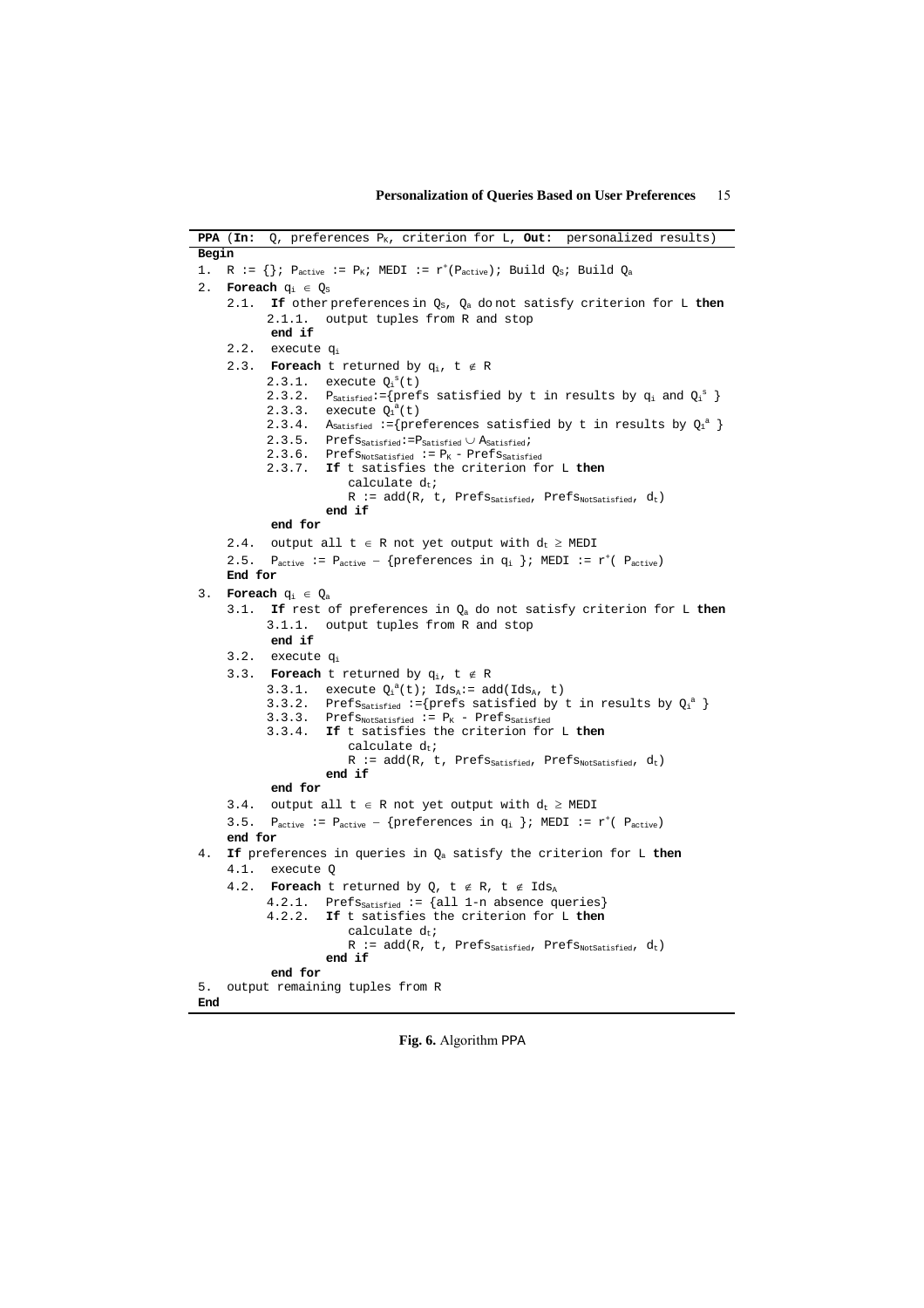Sub-queries are executed sequentially starting from the queries in **Qs**. A tuple id returned by a sub-query may satisfy one or more preferences, depending on its frequency in the results. For each tuple id, we check whether it is also returned by other sub-queries, thus it satisfies more preferences. We assemble all occurrences of a tuple id and record the preferences satisfied, their number, and the degree of interest in this tuple. A tuple that satisfies the criterion on L, is output based on evidence that no coming tuple could have a degree of interest greater than the degree of the former.

The algorithm is called PPA and is provided in Fig. 6. Its inputs are: the initial query Q, the set of preferences selected from the previous step of query personalization, and an explicit or implicit specification for L. Results of Q that satisfy at least L preferences are accumulated in a list R ordered in decreasing degree of interest. From there, tuples are progressively output when their degree of interest is greater than the degree of any future tuple.

More specifically, consider the two sets of sub-queries formed:

- − Each sub-query qi ∈ **Qs** identifies tuples that *satisfy* a presence or 1−to−1 absence preference, and returns the tuple id  $t$ , the relation attribute and value satisfying the corresponding preference and the associated positive degree of interest.
- − Each sub-query qj ∈ **Qa** identifies tuples that *do not* satisfy a 1−to−many absence preference, and returns the tuple id  $t$ , the relation attribute and value referred in the corresponding preference and the associated negative degree of interest.

First, queries in  $Q_s$  are sequentially executed. For each distinct tuple id  $t$  returned by a query  $q_i \in Q_s$ , we check whether t is also returned by queries following  $q_i$  in  $Q_s$ . For this purpose, a parameterized query  $Q_i^s(t)$  that is the union of these queries is executed with input parameter the tuple id  $t$ . Each occurrence of  $t$  in the results returned by  $Q_i^s(t)$  and  $q_i$  satisfies some (presence or 1-to-1 absence) preference. The relation attribute – value pair returned in each occurrence of t describes the preference satisfied. From them, we build the set of presence or 1−to−1 absence preferences satisfied by  $t$ ,  $P_{\text{Satisfied}}$ . In addition, for the same tuple id  $t$ , a parameterized query  $Q_1^a(t)$  that is the union of all queries  $q_j \in Q_a$  is executed. Each occurrence of t in the results of this query corresponds to a 1− to−many absence preference that *is not* satisfied. Since the set of 1− to−many absence preferences is known, we can easily find which of them are satisfied by  $t$ . This is the set  $A_{\text{Satisfied}}$ .

Thus, the preferences satisfied by t are the set Pref $s_{\text{Satisfied}}$  := P<sub>Satisfied</sub> ∪  $A_{\text{Satisfied}}$ . The set of preferences not satisfied is easily found: Pref $s_{\text{NotsA}}$ := P<sub>K</sub>  $-\{P_{\text{Satisfied}} \cup A_{\text{Satisfied}}\}\.$  Then, the degree of interest  $d_t$  in it may be calculated using any ranking function for positive, negative or mixed combinations of preferences.

Parameter L may be specified explicitly or implicitly by providing a minimum degree of interest in the results. If t satisfies the criterion on  $\mathbb{L}$ , then a result tuple is produced with the following elements:

 $\{t, \text{Prefix}_{\text{Satisfied}}, \text{Prefix}_{\text{NotSatisfied}}, d_t\}.$ 

This is placed in the list of results R.

When all queries in  $Q_s$  have been executed, queries in  $Q_a$  are sequentially executed following the same logic as before. For each distinct tuple id  $t$  returned by a query  $q_i$ ∈ **Qa**, if not already in R, a parameterized query that is the union of all queries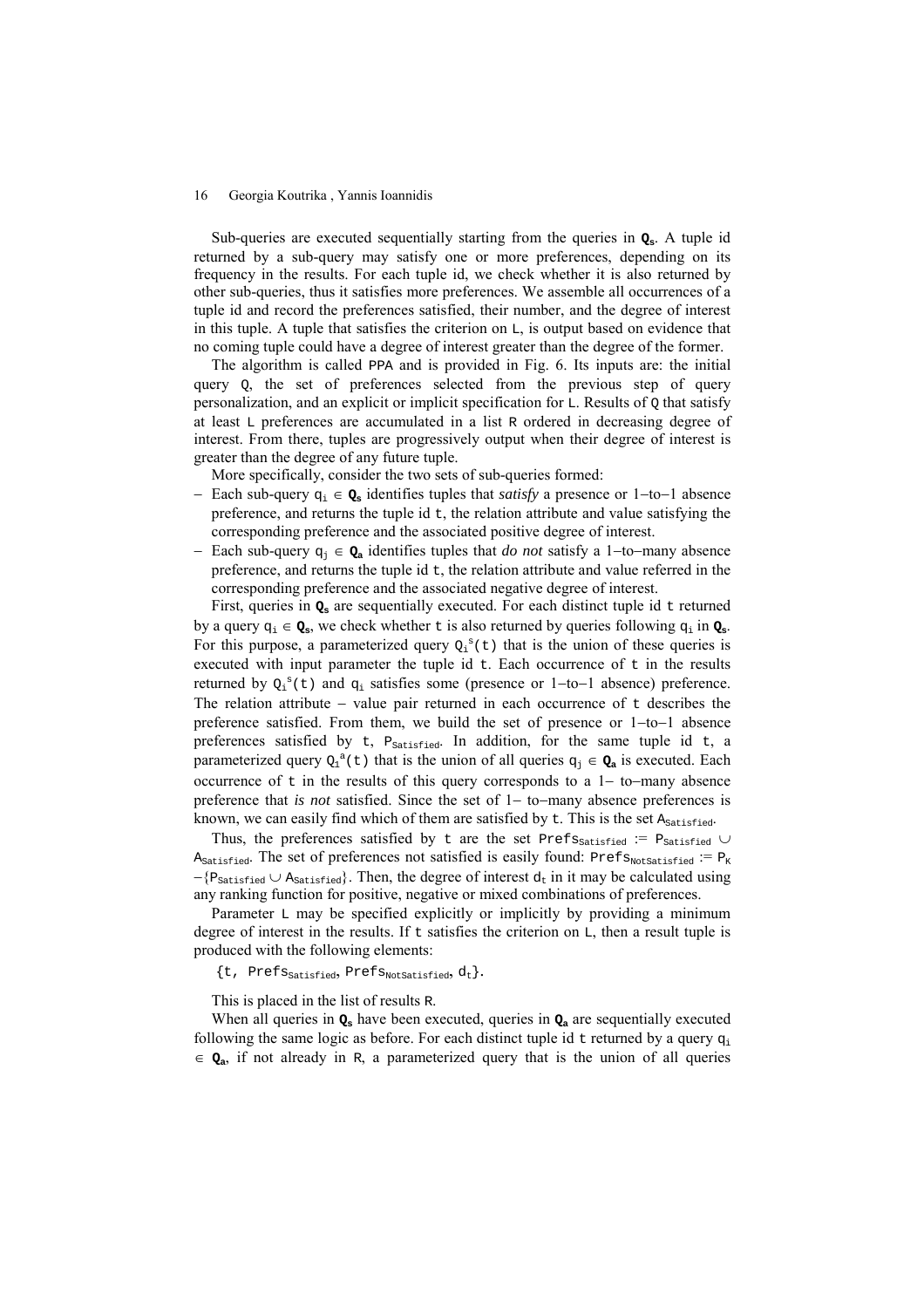following  $q_i$  in  $Q_a$  is executed. A tuple {t, Prefs<sub>Satisfied</sub>, Prefs<sub>NotSatisfied</sub>,  $d_t$ } is constructed and placed in the list of results if it satisfies the criterion on L. In addition, the algorithm keeps a list  $Id_{s_\lambda}$  of all tuple ids returned by absence queries. At the end, any tuple of the initial query Q with id not in this list is also part of the results returned by the algorithm.

The list of results, R, is ordered in decreasing degree of interest. A tuple from this list may be output based on evidence that no coming tuple could have a degree of interest greater than the degree of the former. Such evidence is provided in the form of a maximum estimated degree of interest (MEDI) that any unseen result can achieve. This is the degree of interest of the maximal set of preferences that may be satisfied at each point of the algorithm. Initially, this is the whole set of preferences. When the algorithm proceeds with the next sub-query in sequence, the preferences involved in the previous one are not applicable any more, thus they are removed from this set of preferences.

Tuples in R whose degree of interest becomes greater than or equal to MEDI are output. However, they are not removed from R. In this way, the algorithm always knows which tuples have already been encountered and does not create duplicates. Since R is ordered in decreasing degree of interest, there is a pointer to the first tuple there not output yet. As tuples are progressively output this pointer moves towards the bottom of the list.

The algorithm terminates when the preferences involved in the remaining subqueries do not suffice for satisfying the criterion on  $L$ , and it outputs any remaining tuples in R.

### **6. Experimental Results**

Experiments were conducted using a system implemented on top of Oracle 9i. Our data comes from the Internet Movies Database [10] with information about over 340000 films. We conducted several experiments with various sets of profiles and queries. We discuss results of experiments concerning *(a)* the appropriateness of the described ranking functions, and *(b)* the benefits of query personalization.

We conducted an empirical evaluation of our approach with human subjects. Almost half of them have a diploma in computer science, the rest of them being simple users of computers. First, each user provided his preferences. Two trials were conducted using a web-based client developed for this purpose.

In the first trial, all subjects were given a set of queries. Each user submitted these queries twice in arbitrary order. Queries were executed once without personalization and once with personalization. This was also performed arbitrarily. Our intention was to let individuals judge the results unbiased by what happens to their query. In the second trial, all users were asked to think of a specific need, e.g., to find a theatre to go or a DVD to rent. Queries submitted by half of them were not changed, while queries of the rest were personalized.

Each user was asked to electronically evaluate each tuple returned by a query, and the overall answer to a query. We compared user interest in each tuple to the degree of interest returned by the three positive ranking functions described earlier. Overall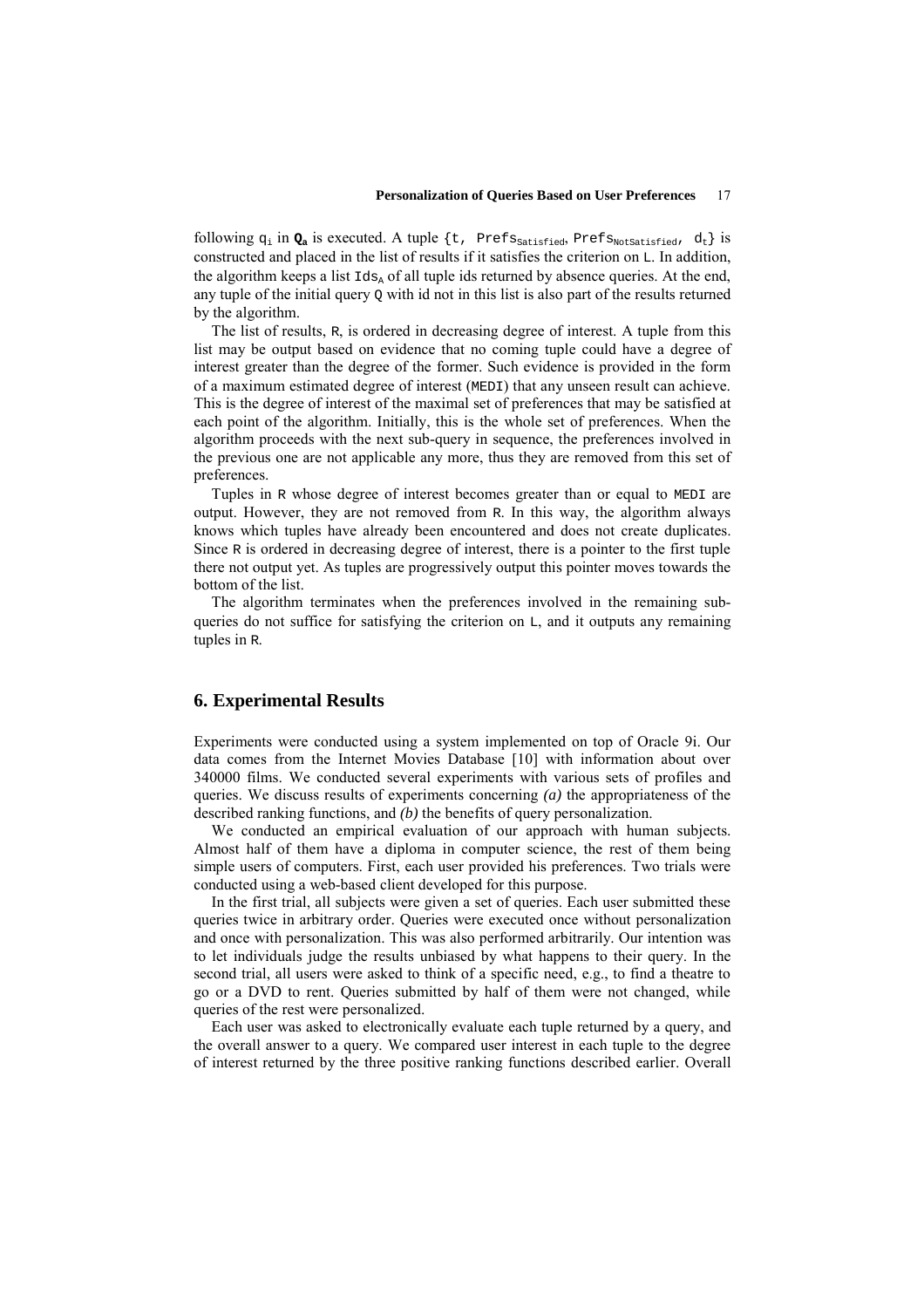evaluation of the answer was performed by providing: *(a)* an estimation of the degree of difficulty to find something interesting, if they found anything, *(b)* an estimation of how well the answer covered their need, and *(c)* an overall score of the results.

Regarding ranking functions, our results indicated that the inflationary function is not appropriate, because it approaches 1 very quickly, and when it is already close to 1, adding more preferences causes only slight changes to the degree calculated. Almost half of our users followed a dominant philosophy when evaluating the results, while the rest of them followed a reserved philosophy. These results are indicative as to the appropriateness and intuitiveness of the described ranking functions, and have shown that it may be possible to learn for each user the most appropriate ranking function, and store this information in the user profile.

Regarding the effectiveness of personalized queries, experiments have shown that the benefits of personalized search can be significant in terms of the effort required by people -novices and experts alike- to find information.

## **7. Conclusions and Future Work**

We have focused on query personalization and we have presented a preference model, efficient query personalization algorithms, ranking functions, and experimental results.

Personalized database information access opens the door to a new set of challenges and opportunities for the future. Combining personal preferences with other aspects of a query's context that call for query customization, such as time of day, user location, device used for querying, etc is certainly an outstanding research challenge in the near future. Furthermore, since query personalization alters the search experience, the user interface needs to provide a way to explain what the system is doing to personalize the experience as well as to undo the personalization. Therefore, an interesting research direction is towards design of user interfaces that allow users to control the extent of the personalization, and can help alleviate inaccurate personalization. Other interesting issues are the expression of preferences over a higher level model that may be transparently mapped to an underlying database's schema, and algorithms for (semi-) automatic construction of user profiles.

## **8. References**

- [1] Agrawal, R., Wimmers, E. A Framework for Expressing and Combining Preferences. Proc. of ACM SIGMOD, 2000.
- [2] André E., Rist, T. From adaptive hypertext to personalized web companions. *Comm. of the ACM*, 45(5), 43-46, 2002.
- [3] Borzsonyi, S., Kossmann, D., Stocker, K. The Skyline Operator. Proc. of ICDE, 421–430, 2001.
- [4] Bruno, N., Chaudhuri, S., Gravano, L. Top- k Selection Queries over Relational Databases: Mapping Strategies and Performance Evaluation. *ACM TODS*, 27(2), 153-187, 2002.
- [5] Chomicki, J. Preference Formulas in Relational Queries. *ACM TODS*, 28(4), 427–466, 2003.